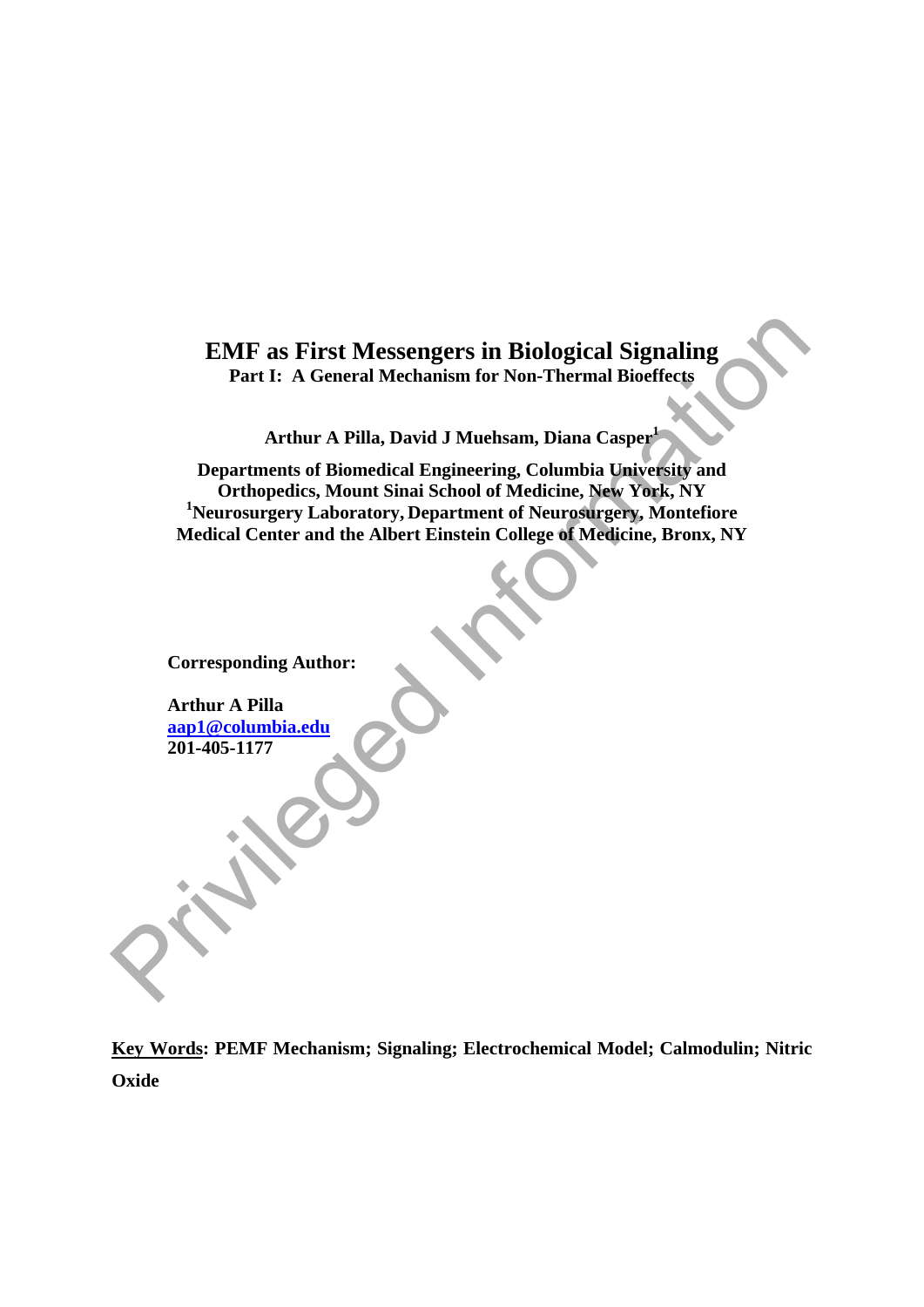#### **ABSTRACT**

This study presents a model and supporting experimental evidence that non-thermal EMF can act as first messengers in calmodulin (CaM)-dependent signaling pathways. The second messenger is free cytosolic  $Ca^{2+}$ , for which CaM is a primary responder when homeostasis is disrupted. Transient elevations in  $Ca^{2+}$  rapidly activate CaM via voltage-dependent  $Ca^{2+}$ binding, which is kinetically asymmetrical, i.e., binding is significantly faster than release  $(k_{on} \gg k_{off})$ . Such asymmetry gives Ca/CaM binding rectifier-like properties, suggesting that any bipolar PEMF signal for which pulse duration or carrier period is significantly lower than bound lifetime will modulate Ca/CaM binding. Activated CaM initiates nitric oxide (NO) signaling cascades relevant to tissue growth, repair and maintenance. *In vitro* studies using antagonists and inhibitors provide strong support that PEMF, configured with frequency content of sufficient amplitude within the bandpass of Ca/CaM binding kinetics to be detectable above thermal noise, will modulate CaM-dependent NO signaling. Randomized, double-blind clinical studies provide additional support for the proposed PEMF mechanism. Because  $Ca^{2+}$  binding is voltage-dependent with forward reaction favored, such PEMF signals will also modulate CaM-dependent heat shock protein (HSP) release through NO signaling in quiescent cells, suggesting that PEMF can have protective bioeffects. Taken together, results suggest that PEMF signals configured according to the proposed mechanism will have significant efficacy for a wide range of clinical and wellness applications. ( $k_{\text{on}}$ >>  $k_{\text{off}}$ ). Such asymmetry gives Ca/CaM binding rectifier-like properties, suggesting that any bipolar PEMF signal for which pulse duration or carrier period is significantly lower than bound lifetime will mo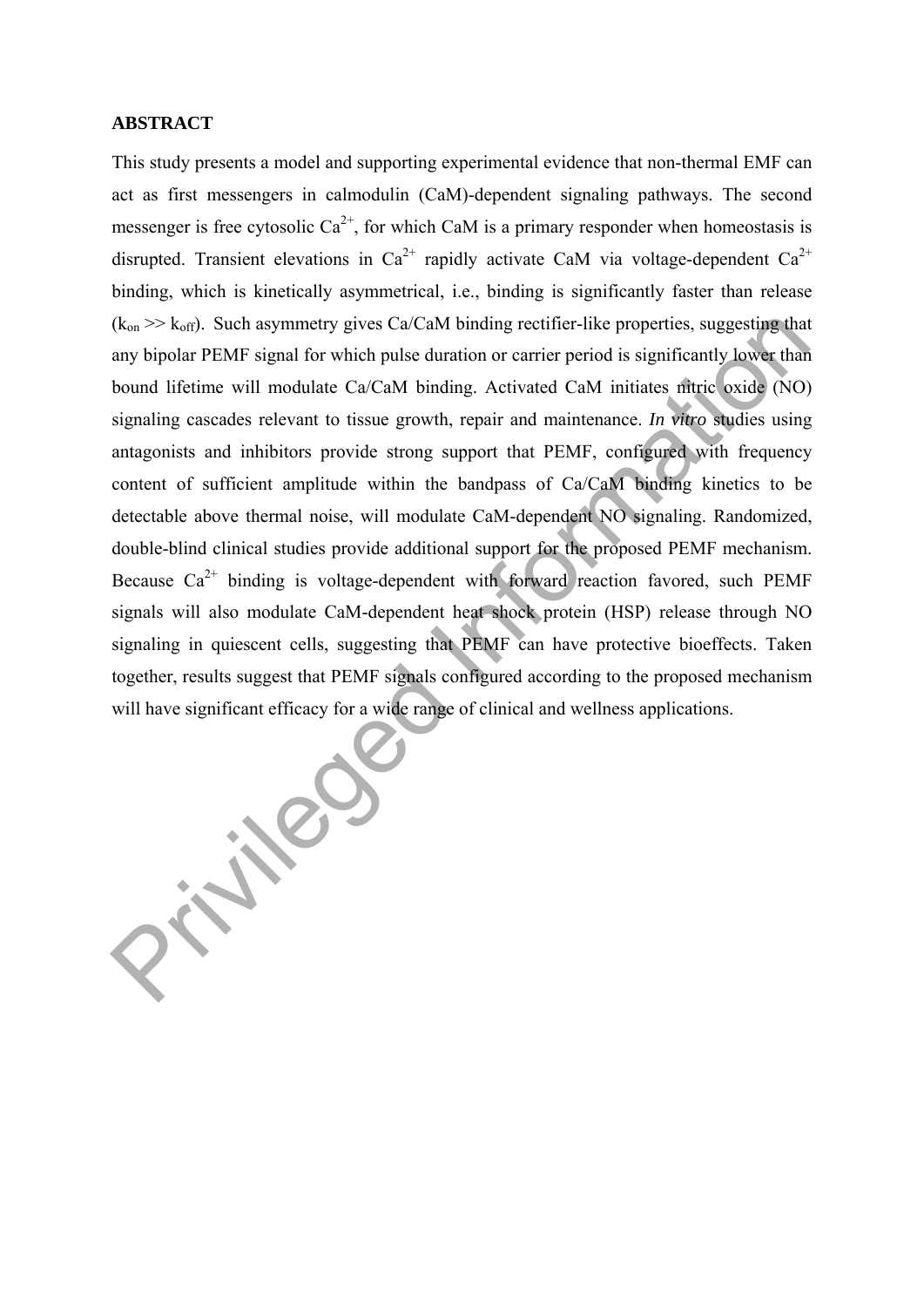#### **INTRODUCTION**

In 1972, the Electrochemical Information Transfer (ECM) model [Pilla, 1972; 1974a; 1974b; 1976; 2006] proposed that weak non-thermal electromagnetic fields (EMF) could be configured to modulate voltage-dependent (electrochemical) processes at electrified aqueous cell interfaces. The model ascribed a signaling function to exogenous non-thermal electric fields by modulating ion binding and/or transmembrane transport in such a way as to affect pathways mediated by second messengers. This guided the *a priori* configuration of bone growth stimulator (BGS) signals that are now part of the standard armamentarium of orthopedic practice worldwide for the treatment of recalcitrant bone fractures [Bassett et al., 1977; Mammi et al., 1993 ; Nelson et al., 2003; Aaron et al., 2004; 2006 ]. In separate studies, radio frequency signals, originally developed for deep tissue heating (diathermy), were shown to produce biological effects when applied at non-thermal levels using pulsemodulation techniques to produce pulsed radio frequency (PRF) signals [Salzberg et al., 1995; Kloth et al., 1999; Pilla et al., 1996; Pennington et al., 1993; Foley-Nolan et al., 1990; 1992; Mayrovitz and Larsen, 1992; 1995; Mayrovitz et al., 2002; Porreca et al., 2008; Frykberg et al., 2009; Strauch et al., 2009]. At the cellular level, numerous studies demonstrate that BGS, PRF and other EMF signals modulate the release of growth factors and cytokines [Seegers et al., 2001; Brighton et al., 2001; Aaron et al., 2004; Tepper et al., 2004; Li et al., 2007; Callaghan et al., 2008; Vianale et al., 2008; Fitzsimmons et al., 2008; Rohde et al., 2009], some of which were associated with the biological effects of the same signals. pathways mediated by second messengers. This guided the *a priori* configuration of bone<br>growth stimulator (BGS) signals that are now part of the standard armamentarium of<br>orthopedic practice worldwide for the treatment o

Based on all of the above, as well as the findings that electromagnetic fields modulate calmodulin (CaM)-dependent enzyme activity [Markov et al., 1993; 1994; Markov and Pilla, 1997; Engstrom et al., 2002; Liboff et al., 2003], bioeffective PRF signals were configured *a priori* using the ECM model along with evaluation of the signal to thermal noise ratio (SNR) for this target pathway [Pilla et al., 1994; 1999]. This led to the suggestion that a non-thermal EMF signal could be configured to act as a first messenger capable of modulating physiologically meaningful CaM-dependent signaling pathways [Pilla, 2007] that are normally activated by transient changes in cytosolic concentrations of free calcium ions  $(Ca^{2+})$  [Berridge et al., 2003]. One such pathway is the CaM-dependent nitric oxide (NO)/guanylyl cyclase (sGC) signaling pathway, which rapidly modulates the response to departures from intracellular  $Ca^{2+}$  homeostasis in various tissues. This cascade is involved in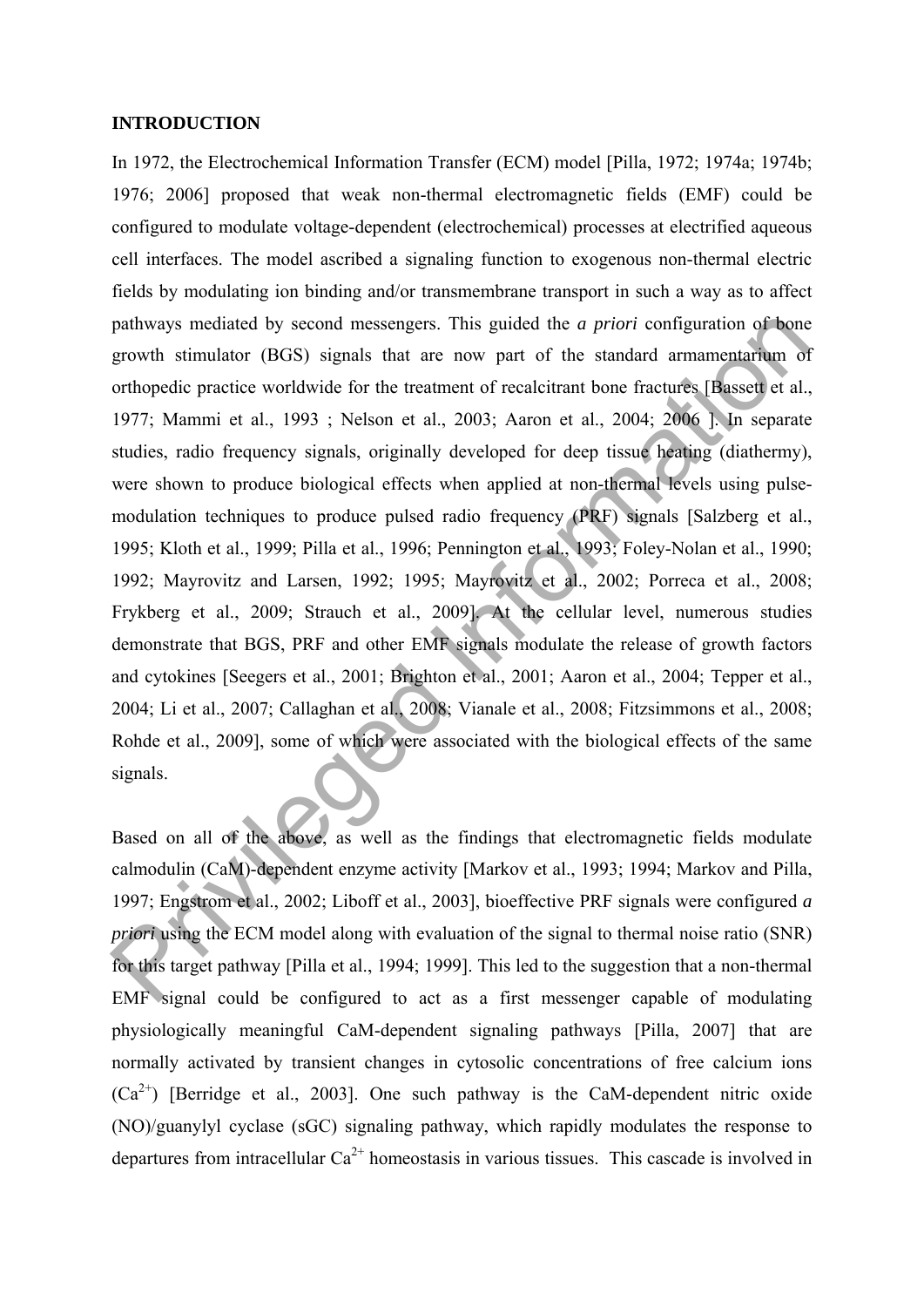the production of heat shock proteins (HSP) [Kim et al., 1997; Steensberg et al., 2007; Li et al., 2008; Manucha and Vallés, 2008], which play important roles in the inflammatory, repair and regenerative phases of healing, and tissue maintenance [Madhusoodanan and, Murad, 2007]. Here, it is shown how EMF signals may be configured *a priori* to modulate a two-step ion binding pathway involving  $Ca^{2+}$  binding to calmodulin (CaM), followed by CaM activation of constitutive nitric oxide synthases (cNOS), resulting in the catalytic synthesis of NO. The importance of CaM-dependent NO signaling in tissue growth, repair and maintenance is discussed and supporting evidence that non-thermal EMF signals can affect this pathway is provided at the molecular and cellular levels as well as in animal models and clinical studies with human subjects.

### **THE BIOLOGICAL SIGNALING PATHWAY**

The biological pathway proposed to be sensitive to non-thermal EMF is the voltagedependent binding of  $Ca^{2+}$  to CaM. Basal levels of intracellular  $Ca^{2+}$  are typically 50–100 nM, tightly maintained by a number of physiological calcium buffers [Weissman et al., 2002]. Transient elevations in cytosolic  $Ca^{2+}$  from external stimuli as simple as changes in temperature and mechanical forces, or as complex as mechanical disruption of tissue, rapidly activates CaM [Colomer and Means, 2007] which equally rapidly activates the cNOS enzymes, i.e., endothelial and neuronal NOS, or eNOS and nNOS, respectively. Studies have shown that both forms are inactive at basal intracellular levels of  $Ca<sup>2+</sup>$ , however, their activity increases with elevated  $Ca^{2+}$ , reaching half-maximal activity at about 300 nM [Bredt and Snyder, 1990; Schmidt et al., 1991]. Thus, nNOS and eNOS are regulated by changes in intracellular  $Ca^{2+}$  concentrations within the physiological range. In contrast, a third, inducible isoform of NOS (iNOS), which is upregulated during inflammation by macrophages and/or neutrophils [Moilanen and Vapaatalo, 1995], contains CaM that is tightly bound, even at low resting levels of cytosolic  $Ca^{2+}$  [Cho et al., 1992], and is not sensitive to intracellular  $Ca^{2+}$ . NO. The importance of CaM-dependent NO signaling in tissue grown, repair and<br>maintenance is discussed and supporting evidence that non-thermal EMF signals can after<br>this pathway is provided at the molecular and cellular l

Once cNOS is activated by CaM it converts its substrate, L-arginine, to citrulline, releasing one molecule of NO [Knowles et al., 1994]. As a gaseous free radical with a half-life of about 5 sec [Ignarro et al., 1993], NO diffuses locally through membranes and organelles and acts on molecular targets at a distance up to 200 µm [Malinski et al., 1993; Tsoukias, 2008]. The low transient concentrations of NO from cNOS can activate soluble guanylyl cyclase (sGC), which catalyzes the synthesis of cyclic guanosine monophosphate (cGMP) [Cho et al., 1992]. The CaM/NO/cGMP signaling pathway is a rapid response cascade which can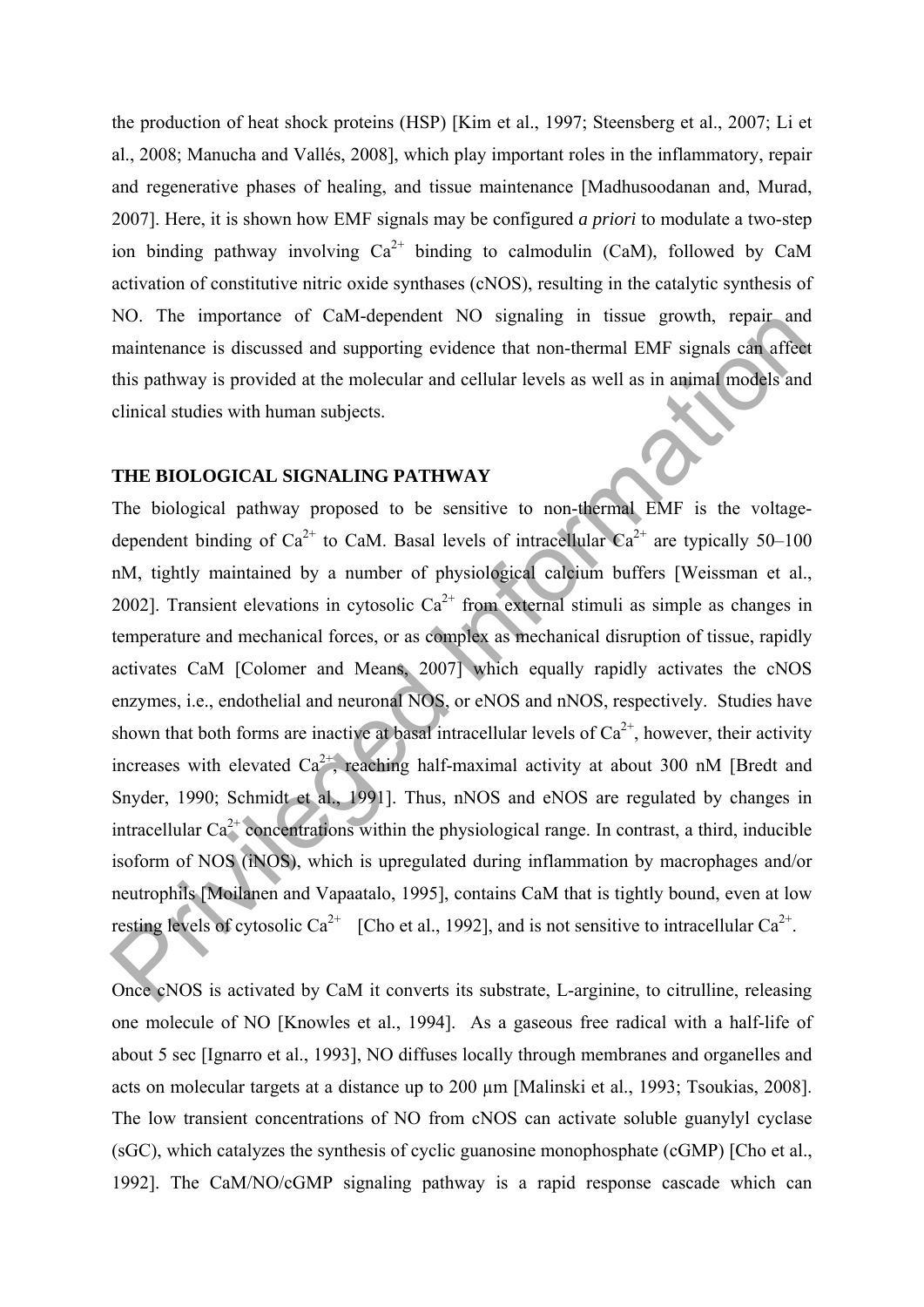modulate peripheral and cardiac blood flow in response to normal physiologic demands, as well as to inflammation [Bredt, 2003]. This same pathway also modulates the release of cytokines, such as interleukin-1beta  $(IL-1\beta)$  [Ren and Torres, 2009; Naldini and Carraro, 2005] and growth factors such as basic fibroblast growth factor (FGF-2) and vascular endothelial growth factor (VEGF) [Madhusoodanan and, Murad, 2007; Werner and Grose, 2003] which have pleiotropic effects on cells involved in tissue repair and maintenance.

Following an injury, e.g., a bone fracture or a surgical incision, repair commences with an inflammatory stage during which the pro-inflammatory cytokine IL-1 $\beta$  is rapidly released. This, in turn, up-regulates iNOS, resulting in the production of large amounts of NO in the wound bed [LaPointe and Isenović, 1999; Lee et al., 2001]. Continued exposure to NO leads to the induction of cyclooxygenase-2 and increased synthesis of prostaglandins which also play a role in the inflammatory phase [Lee et al., 2001]. While this process is a natural component of healing, when it is protracted it can lead to increased pain and delayed or abnormal healing [Broughton et al., 2006]. In contrast, CaM/eNOS/NO signaling has been shown to attenuate levels of IL-1 $\beta$  and down-regulate iNOS [Palmi and Meini, 2002; Zhao et al., 2007]. Non-thermal PEMF has been reported to down-regulate iNOS at the mRNA and protein levels in monocytes [Reale et al., 2006], and pro-inflammatory cytokines in human keratinocytes [Vianale et al., 2008]. PEMF also modulates the sequential expression of iNOS, eNOS and cyclooxygenase-2 (COX-2) in human keratinocytes, although in this study this is almost certainly a magnetic field effect [Patruno et al., 2010]. Finally, weak electric fields partially reversed the decrease in the production of extracellular matrix caused by exogenous IL-1β in full-thickness articular cartilage explants from osteoarthritic adult human knee joints [Brighton et al., 2008]. All of these results provide strong support for the frequently reported anti-inflammatory effects of PEMF at early stages of tissue repair. Following an injury, e.g., a bone fracture or a surgical incision, repair commences with an<br>inflammatory stage during which the pro-inflammatory cytokine IL-1β is rapidly released.<br>This, in turn, up-regulates iNOS, result

As tissue further responds to injury, the CaM/NO/cGMP cascade is activated in endothelial cells to stimulate angiogenesis, without which new tissue growth cannot be sustained. Evidence that non-thermal EMF can modulate this cascade is provided by several studies. An early study showed that the original BGS signal promoted the creation of tubular, vessel-like, structures from endothelial cells in culture in the presence of growth factors [Yen-Patton et al., 1998]. Another study using the same BGS signal confirmed a seven-fold increase in endothelial cell tubularization in vitro [Tepper et al., 2004]. Quantification of angiogenic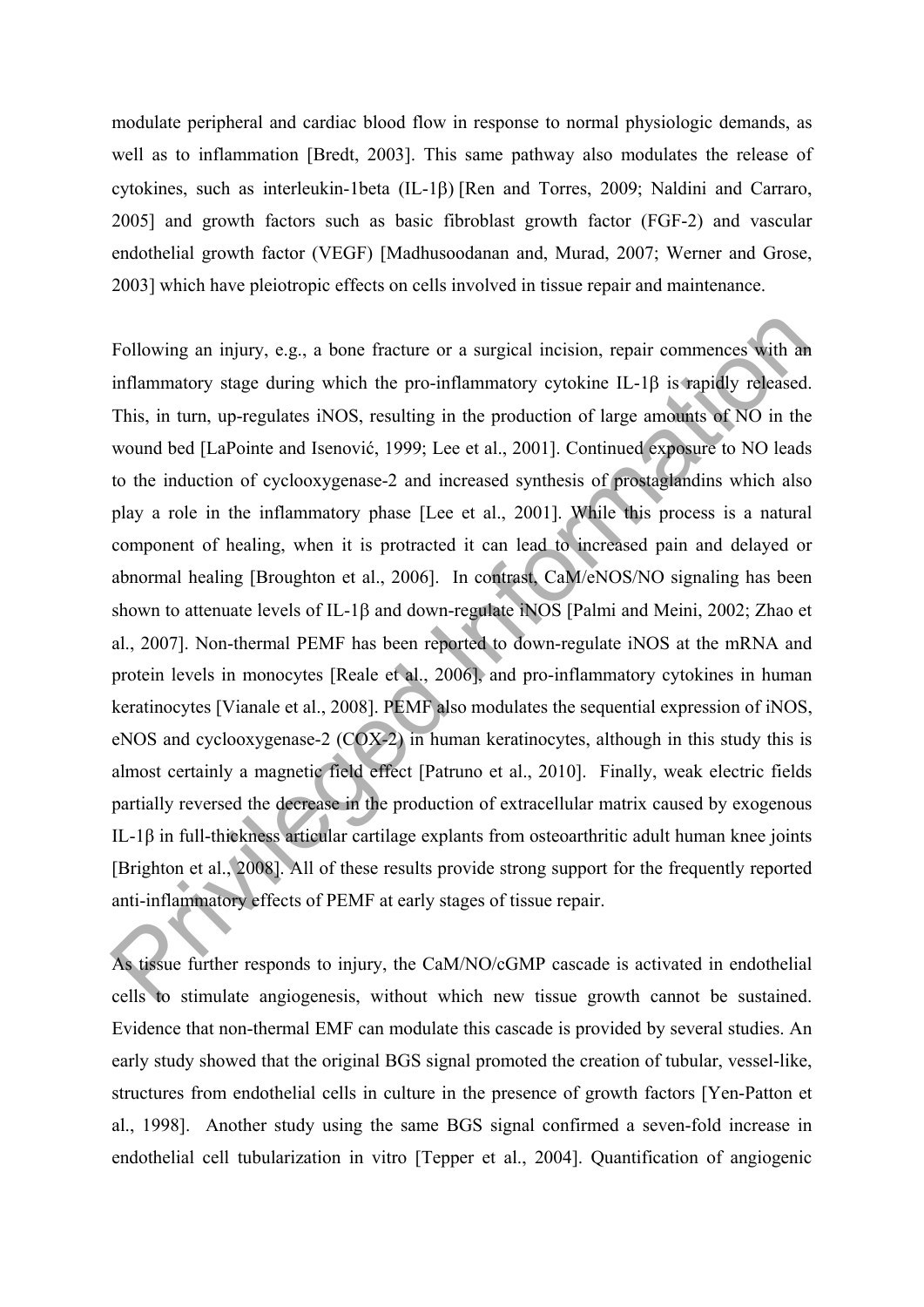proteins demonstrated a five-fold increase in FGF-2, suggesting that PEMF stimulates angiogenesis by increasing FGF-2 production. This same study also reported PEMF increased vascular in-growth more than two-fold when applied to an implanted Matrigel plug in mice, with a concomitant increase in FGF-2, similar to that observed in vitro. The BGS signal significantly increased neovascularization and wound repair in normal mice, and particularly in diabetic mice, through an endogenous increase in FGF-2, which could be eliminated by using a FGF-2 inhibitor [Callaghan et al., 2008]. Similarly, a pulse modulated radio frequency (PRF) signal of the type used clinically for wound repair was reported to significantly accelerate vascular sprouting from an arterial loop transferred from the hindlimb to the groin in a rat model [Roland et al., 2000]. This study was extended to examine free flap survival on the newly produced vascular bed [Weber et al., 2005]. Results showed 95% survival of PRF-treated flaps compared to 11% survival in the sham-treated flaps, suggesting a significant clinical application for PRF signals in reconstructive surgery**.** Finally, a recent study [Delle Monache et al., 2008] showed that a 1 mT 50 Hz signal increased the degree of endothelial cell proliferation and tubule formation and accelerated the process of wound repair, suggesting a mechanism based upon a PEMF effect on VEGF receptors. using a PGF-2 imbition [Catalgrian et al., 2008]. Similarly, a pulse mociutated radio<br>frequency (PRF) signal of the type used clinically for wound repaid to a<br>significantly accelerate vascular sprouting from an arterial lo

Non-thermal EMF applied before an injury can protect or accelerate healing from ischemiareperfusion and other insults without relying on potentially compromised blood circulation to carry a pharmacological substance to the injury site [Albertini et al., 1999; Alfieri et al., 2006; Grant et al., 1994; DiCarlo et al., 1999; Ronchi et al., 2004; Robertson et al., 2007; George et al., 2008]. Three of these studies showed that tissue protection was related to an increase, by EMF, in the release of HSP70, a molecular chaperone that increases cell survival, before the injury [DiCarlo et al., 1999; Ronchi et al., 2004; George et al., 2008]. It should be noted that NO signaling can modulate HSP release, suggesting that these effects were mediated by the up-stream induction of NO by EMF.

### **PROPOSED NON-THERMAL EMF TRANSDUCTION PATHWAY**

The proposed EMF transduction pathway relevant to tissue maintenance, repair and regeneration, begins with voltage-dependent  $Ca^{2+}$  binding to CaM followed by Ca/CaM binding to and subsequent activation of cNOS, which catalyzes the synthesis of the signaling molecule NO from L-arginine. This pathway is shown in its simplest schematic form in Figure 1.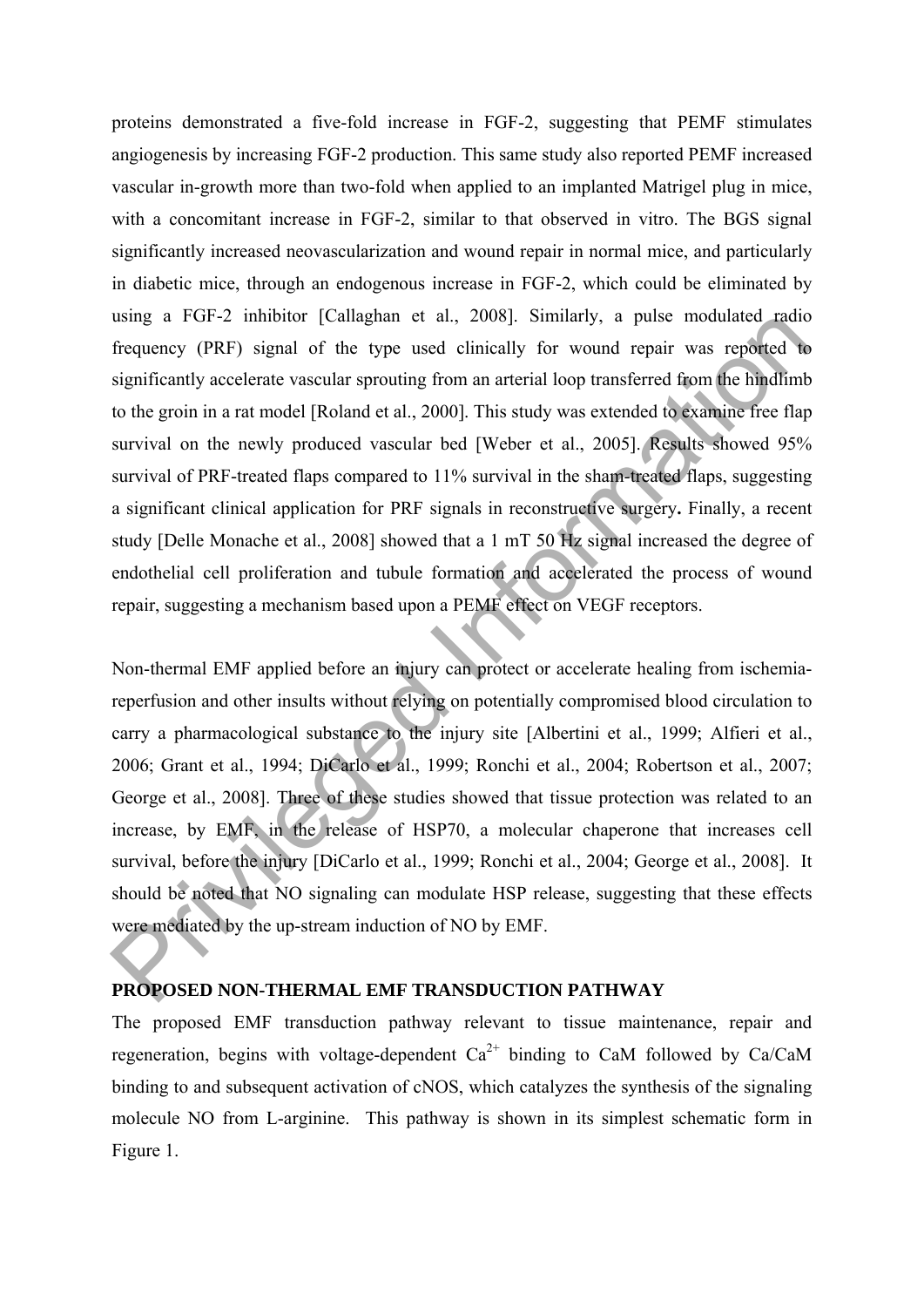

**Figure 1.** Schematic representation of the proposed EMF transduction pathway. Here EMF modulates  $Ca^{2+}$  binding to CaM, wherein k<sub>on</sub> is voltage-dependent and k<sub>on</sub> >> k<sub>off</sub>, imparting rectifier-like properties to  $Ca^{2+}$  binding. cNOS\* represents activated cNOS (typically a homodimer<sup>73</sup>), sGC\* is activated guanylyl cyclase when NO signaling modulates the tissue repair pathway; sAC\* is activated adenylyl cyclase when NO signaling modulates differentiation and survival.

As may be seen, Ca/CaM binding is kinetically asymmetrical, i.e., the rate of binding exceeds the rate of dissociation by several orders of magnitude ( $k_{on} \gg k_{off}$ ), driving the reaction in the forward direction. Ca/CaM binding has been well characterized, with the binding time constant reported to be in the range of  $10^{-2}$ -10<sup>-3</sup> sec [Blumenthal and Stull, 1982]. In contrast, release of  $Ca^{2+}$  from CaM cannot occur until cNOS\* has converted L-arginine to citrulline and NO, which takes the better part of a second [Daff, 2003]. Subsequent reactions involving NO depend upon the cell/tissue state. For example, tissue repair requires a temporal sequence of inflammatory, anti-inflammatory, angiogenic and proliferative components. Endothelial cells orchestrate the production of FGF-2 and VEGF for angiogenesis [Werner and Grose, 2003]. For each of these phases, early NO production by endothelial cells, leading to increased cGMP by these, as well as other NO targets, such as vascular smooth muscle, would be expected to be modulated by a PEMF effect on CaM. In contrast, nerve or bone regeneration may require other pathways leading to differentiation during development and growth and prevention of apoptosis, as in response to injury or neurodegenerative diseases. For these cases, the prediction is that early cAMP formation would be modulated by a PEMF effect on CaM. **EXAMPLE 10** SGC\*<br>
STP + sGC\*<br>  $GTP + sGC*$ <br>  $GTP + sGC*$ <br>  $GTP + sGC*$ <br>  $XTP + xA C*$ <br>  $XTP + xA C*$ <br>  $GTP + xA C*$ <br>  $GTP + xA C*$ <br>  $GTP + xA C*$ <br>  $GTP + xA C*$ <br>  $GTP + xA C*$ <br>  $GTP + xA C*$ <br>  $GTP + xA C*$ <br>  $GTP + xA C*$ <br>  $GTP + xA C*$ <br>  $GTP + xA C*$ <br>  $GTP + xA C*$ <br>  $GTP + xA C*$ <br>  $GTP$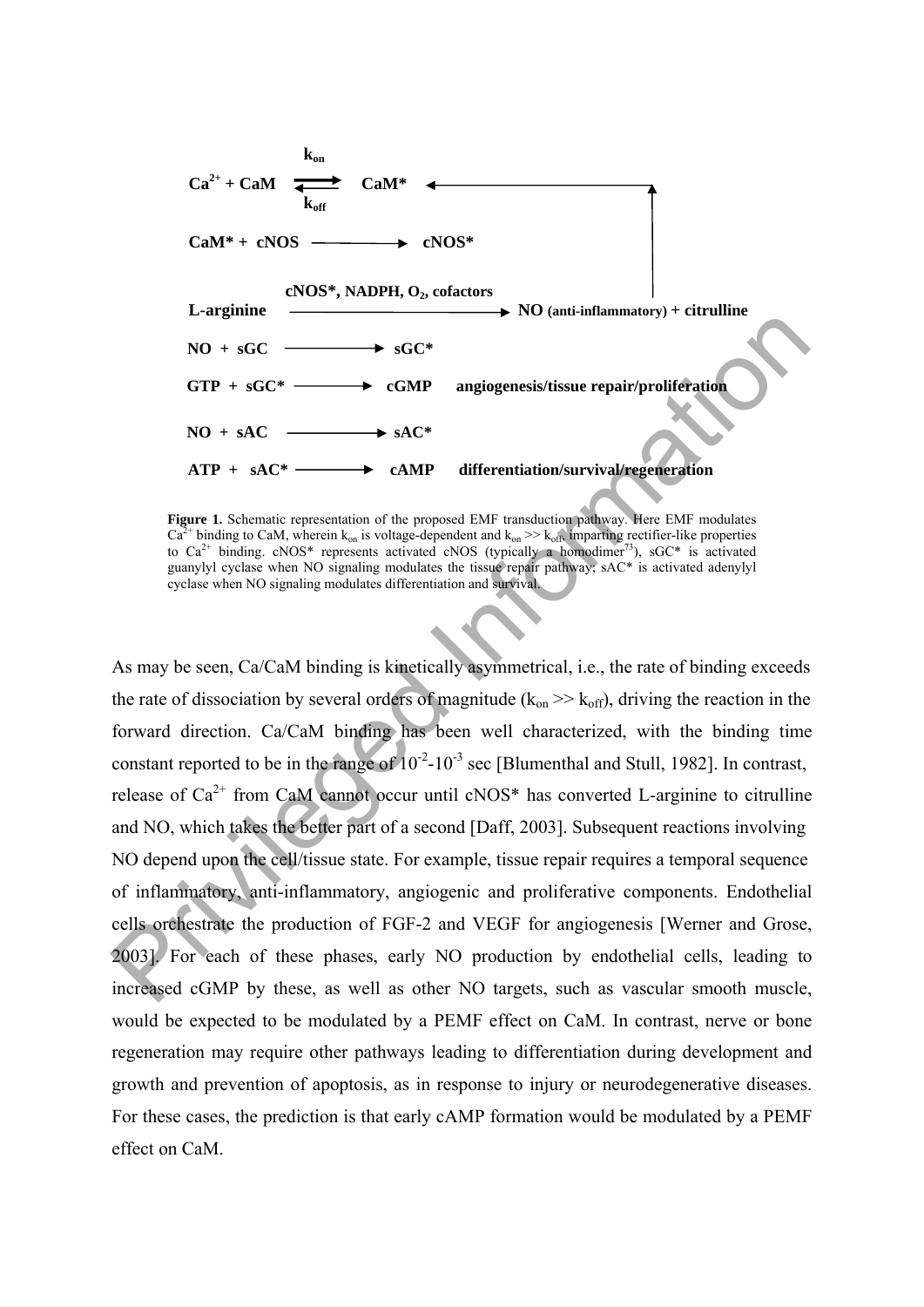The substantial asymmetry of Ca/CaM binding kinetics provides a unique opportunity to configure EMF signals that selectively modulate  $k_{on}$ . In general, if  $k_{on} \gg k_{off}$ , and  $k_{on}$  is voltage-dependent, binding could be increased with any bipolar signal having a carrier period or pulse duration that is significantly lower than the mean lifetime of the bound ion. This applies to the CaM signaling pathway, causing it to exhibit rectifier-like properties, i.e., to yield a net increase in the population of bound  $Ca^{2+}$  in response to any bipolar waveform with pulse duration or carrier period significantly lower than the bound lifetime. What follows will demonstrate how a non-thermal PEMF signal can be configured to optimally modulate  $Ca^{2+}$ binding to CaM using the ECM model by assessing its electrical detectability in the binding pathway.

The change in surface concentration,  $\Delta\Gamma$ , of Ca<sup>2+</sup> at CaM is equal to the net increase in the number of ions that exit the outer Helmholtz plane, penetrate the water dipole layer at the aqueous interface of the binding site, and become bound in the inner Helmoltz plane [Pilla, 1976]. As shown for the general case of ion binding elsewhere [Pilla et al., 1994; 1999], evaluation of Ca/CaM binding impedance,  $Z_A(s)$ , will allow calculation of the detectability of any given waveform in that pathway by calculating the signal-to-(thermal) noise ratio (SNR). Thus, binding current,  $I_A(t)$ , is proportional to the change in surface charge (bound ion concentration) via dq(t)/dt, or, in the frequency domain, via  $sq_A(s)$ . I<sub>A</sub>(s) is, thus, given by: puse auration or carner period signinicantly lower than the bound lifetime. What follows which<br>demonstrate how a non-thermal PEMF signal can be configured to optimally modulate Car<br>binding to CaM using the ECM model by as

$$
I_A(s) = s q_A(s) = s \Gamma_o f(\Delta \Gamma(s))
$$
 (1)

where s is the real-valued frequency variable of the LaPlace transform [Cheng, 1970; Pilla, 1970]. Taking the first term of the Taylor expansion of equation 1 gives:

$$
I_A(s) = q_\Gamma s \Gamma_o \Delta \Gamma(s)
$$
 (2)

where  $q_{\Gamma} = \partial q / \partial \Gamma$ , a coefficient representing the dependence of surface charge on bound ion concentration.  $\Delta\Gamma(s)$  is a function of the applied voltage waveform, E(s), and, referring to the reaction scheme in figure 1, of the change in concentration of eNOS<sup>\*</sup>, defined as  $\Delta\Phi(s)$ :

$$
\Delta\Gamma(s) = k_{on}/\Gamma_o s \left[ -\Delta\Gamma(s) + a E(s) + \Delta\Phi(s) \right]
$$
 (3)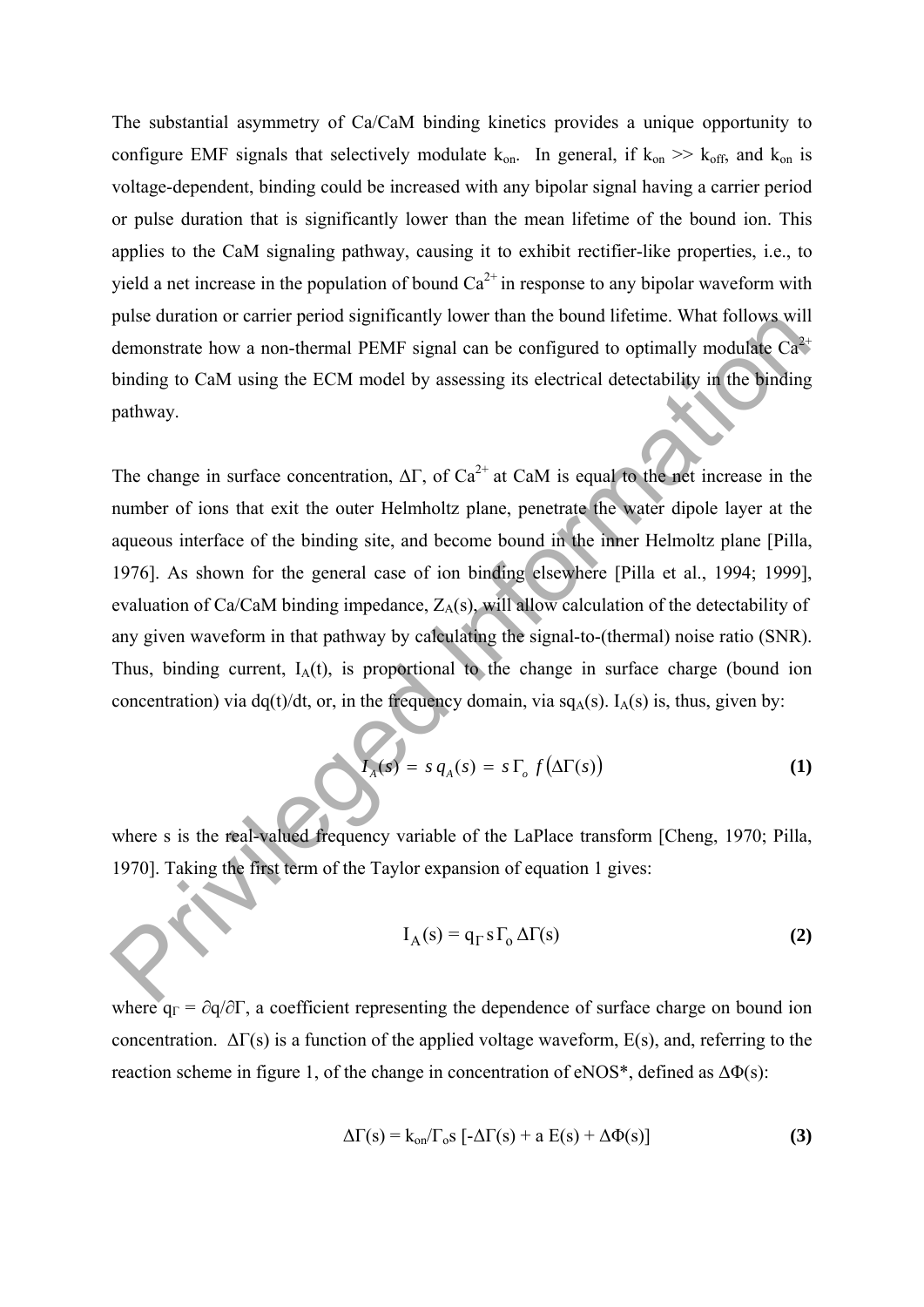where  $\Gamma_0$  is the initial surface concentration of Ca<sup>2+</sup> (homeostasis), and a =  $\partial \Gamma / \partial E$ , representing the voltage dependence of  $Ca^{2+}$  binding. Referring to the reaction scheme in figure 1, it may also be seen that eNOS\* depends only upon  $Ca^{2+}$  binding, i.e.,  $\Delta\Gamma(s)$ . Thus:

$$
\Delta \Phi(s) = v_{\Phi} / \Phi_{o} s \left[ -\Delta \Phi(s) - \Delta \Gamma(s) \right] \tag{4}
$$

where  $v_{\Phi}$  is the rate constant for CaCaM binding to eNOS and  $\Phi_{0}$  is the initial concentration of eNOS\* (homeostasis).

Using equations 2, 3 and 4, and for  $k_{on} \gg v_{\Phi}$ ,  $Z_A(s)$  may be written:

$$
Z_A(s) = \frac{E(s)}{I_A(s)} = \frac{1}{q_{\Gamma} a} \left[ \frac{1 + \Gamma_o s / k_{on}}{\Gamma_o s} \right]
$$
(5)

Inspection of equation 5 reveals that the  $Ca^{2+}$  binding impedance is functionally equivalent to that of a series  $R_A - C_A$  equivalent electric circuit (see Figure 2), which forms part of the overall membrane impedance [Pilla, 1974; 2006]. Here,  $R_A$  and  $C_A$  are the equivalent resistance and capacitance of binding kinetics, respectively. For this circuit, the impedance can be written as  $Z = (1 + sR<sub>A</sub>C<sub>A</sub>)/sC<sub>A</sub>$ , where  $C<sub>A</sub>$ , is: where  $v_a$  is the rate constant for CaCaM binding to eNOs and  $v_a$ , is the initial concentration<br>of cNOS\* (homeostasis).<br>Using equations 2, 3 and 4, and for  $k_{00} \gg v_b$ ,  $Z_A(s)$  may be written:<br> $Z_A(s) = \frac{L(s)}{I_A(s)} = \frac{1}{q_a a} \$ 

$$
C_A = q_{\Gamma} a \Gamma_o \tag{6}
$$

which shows that  $C_A$  is directly proportional to bound  $Ca^{2+}$ , and  $R_A$  is:

$$
R_A = 1/(q_{\rm r} a k_{\rm on})
$$
 (7)

indicating that  $R_A$  is inversely proportional to the Ca<sup>2+</sup> binding rate constant k<sub>on</sub>. Note that q<sub>Γ</sub>a  $=$  (∂q/∂Γ)·(∂Γ/∂E) = ∂q/∂E, a proportionality constant relating to the voltage dependence of surface charge for the binding ion.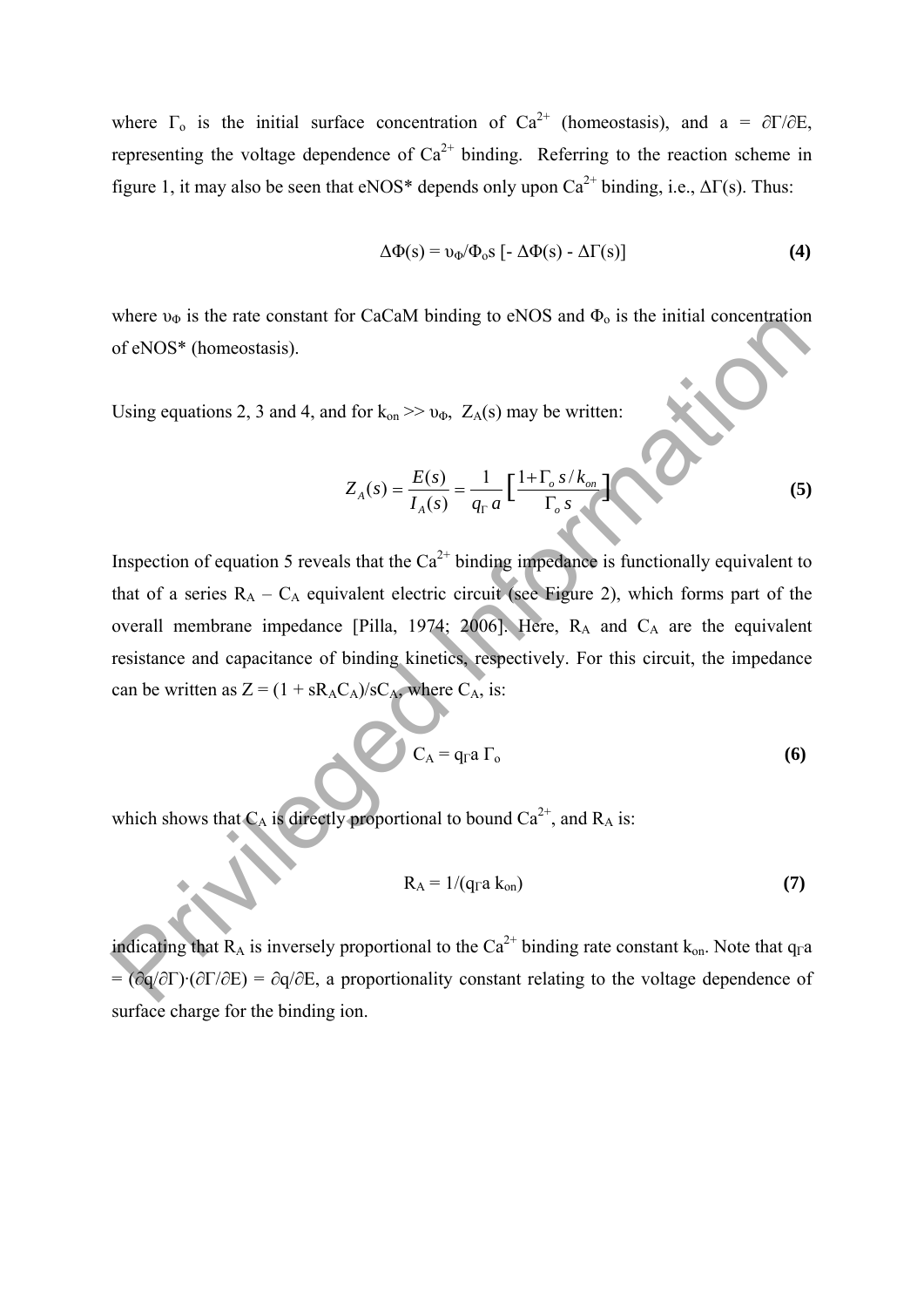

**Figure 2:** Equivalent electric circuit representing asymmetrical binding impedance from equation 5, as occurs for  $Ca^{2+}$  binding to CaM. The binding time constant is  $\tau_A = R_A C_A$ , in which  $R_A$  is inversely proportional to  $k_{on}$  and  $\tilde{C}_A$  is directly proportional to bound  $Ca^{2+}(\Delta\Gamma)$ .

### **SIGNAL TO THERMAL NOISE RATIO**

The signal to (thermal) noise ratio, SNR, is a primary index of the detectability of a given PEMF signal to increase bound  $Ca^{2+}$ , i.e., a measure of the ability of a PEMF signal to modulate  $Ca^{2+}$  binding in the target pathway. In other words SNR is a measure of signal detection (above thermal noise voltage) in the target pathway. To evaluate SNR for the  $Ca/CaM$  target, the quantity of interest is the effective voltage,  $E<sub>b</sub>(s)$ , induced across the equivalent binding capacitance,  $C_A$  (see figure 2), which is directly proportional to  $Ca^{2+}$  as defined in equation 6, and given by [Cheng, 1970]: **Playe 2:** Figurisdient elsetic ciscuit representing asymmetrical binding impactance form equalities cover for Ca<sup>2+</sup> binding to CaM. The binding time covetant is  $x_n = R_x C_n$  in which R<sub>6</sub>is information representant to  $k_m$ 

$$
E_b(s) = \frac{(1/s C_A) E(s)}{(R_A^2 + (1/s C_A)^2)^{1/2}}
$$
\n(8)

where  $R_A$  is the equivalent binding resistance (see equation 7). Equation 8 describes the relation between the frequency response of binding,  $E_b(s)$ , and applied field waveform  $E(s)$ , clearly illustrating that EMF response is dependent upon applied waveform parameters.

Thermal noise in the binding pathway can be evaluated via [DeFelice, 1981]:

$$
RMS_{noise} = \left[ 4kT \int_{\omega_1}^{\omega_2} \text{Re}[Z_A(x,\omega) \, d\,\omega] \right]^{1/2} \tag{9}
$$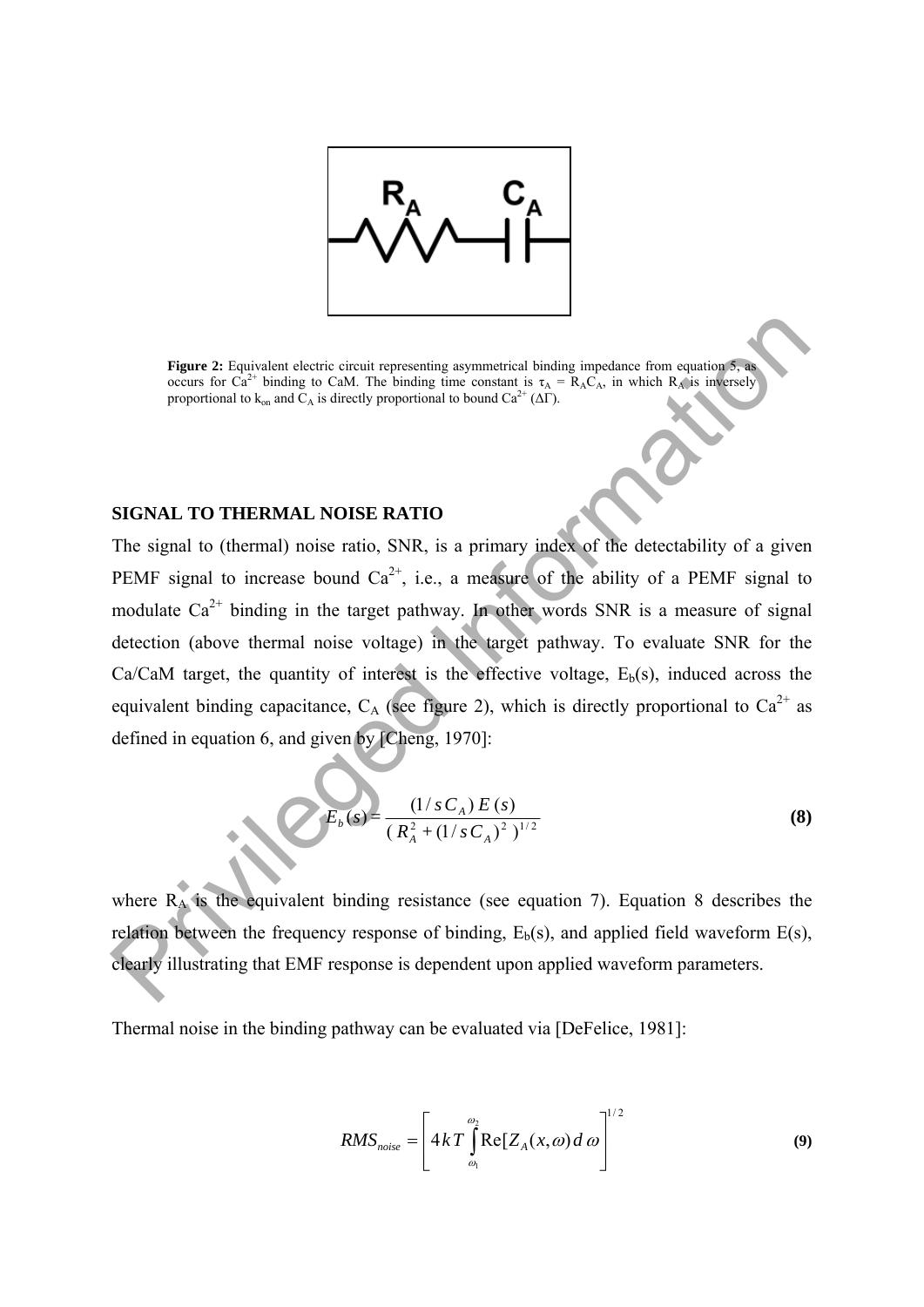where Re is the real part of the total binding impedance,  $Z_A$ , and the limits of integration ( $\omega_1$ ,  $\omega_2$ ) are determined by the bandpass of binding, typically 10<sup>-2</sup>-10<sup>7</sup> rad/sec. SNR is evaluated using  $E_b(s)/RMS_{noise}$ , however, the binding time constant  $\tau_A=R_AC_A$ , must be known. In the case of Ca<sup>2+</sup> binding to CaM,  $\tau_A$  has been reported to be in the range of  $10^{-2}$ - $10^{-3}$  sec [Blumenthal and Stull, 1982]. Peak SNR should therefore occur between  $s = 10^2$  and  $10^3$ rad/sec for any applied waveform.  $E<sub>b</sub>(s)$  is evaluated by taking the Laplace transform of the input signal E(s), which is positive-valued at all frequencies and accounts for Ca/CaM binding asymmetry. An example of an SNR calculation which predicts the effect of burst duration for a pulse modulated 27.12 MHz radio frequency waveform (PRF) on Ca/CaM binding is shown in Figure 3. Here it may be seen that for a non-thermal amplitude of 50 mG, a burst duration of 2 msec is required to produce sufficient SNR to modulate  $Ca^{2+}$  binding in CaM-dependent signaling pathways. As expected, peak SNR falls within the frequency range defined by  $\tau_A$ , within which the 2 msec burst waveform has more amplitude compared to that for the 0.1 msec burst waveform.



**Figure 3:** SNR analysis illustrating the effect of burst duration in a Ca/CaM pathway for a pulse modulated 27.12 MHz waveform repeating at 1 Hz with 50 mG peak amplitude. Only the 2 msec burst produced sufficient SNR at 50 mG in the frequency range defined by  $\tau_A$  for detectability in the Ca/CaM pathway.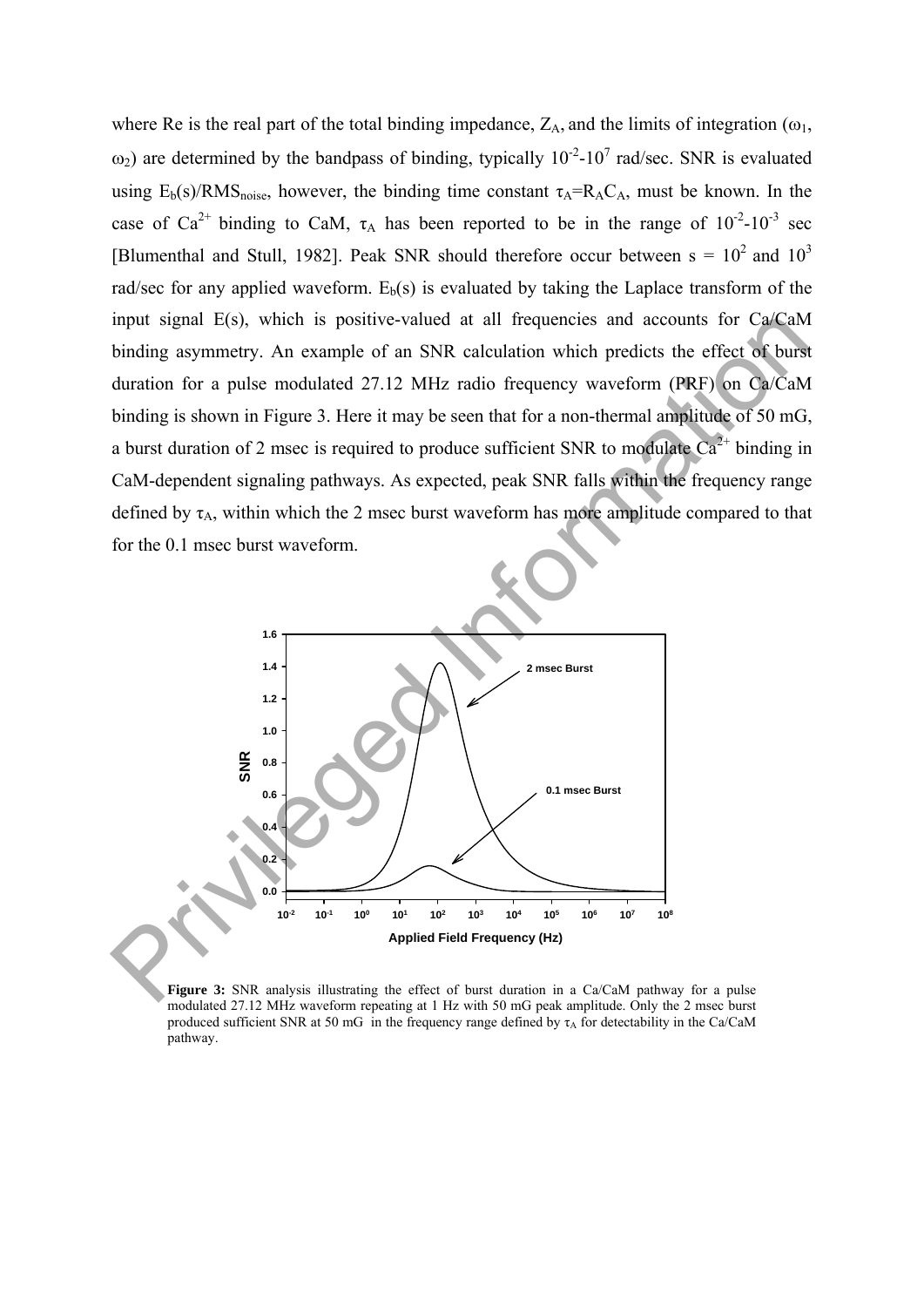### **EXPERIMENTAL EVIDENCE SUPPORTING THE PROPOSED EMF TRANSDUCTION MECHANISM**

### **Cell-Free CaM-Dependent Enzyme Assay**

Early applications of the ECM/SNR model were carried out using a cell-free enzyme assay for CaM-dependent myosin light chain kinase [Markov et al., 1994; Markov and Pilla, 1997]. Those studies confirmed the predicted dependence of myosin phosphorylation on free  $Ca^{2+}$ and were the first to show a dosimetric dependence of a CaM-dependent enzyme on the on the burst duration of a pulse modulated 27.12 MHz radio frequency signal (PRF) applied at 50 mG, for which the mean induced electric field was 21 V/m [Pilla et al., 1994; Pilla, 2006]. Results are summarized in Figure 4, demonstrating that only burst durations of approximately 1 msec and above produced a significant increase in myosin phosphorylation, in accord with predictions from the ECM/SNR model, which assumes that the PRF signal modulates  $Ca^{2+}$ binding to CaM. The PEMF effect appears to level off at approximately 4 msec, which is well within the frequency range defined by  $\tau_A$  for Ca<sup>2+</sup> binding to CaM.



Figure 4: Effect of burst duration of a pulse modulated 27.12 MHz carrier on CaM-dependent myosin phosphorylation in an enzyme assay. These results show only burst durations of approximately 1 msec and above produced a significant increase in phosphorylation, in accord with the ECM/SNR model. At 50 mG, burst durations above about 4 msec produce no additional PEMF effect.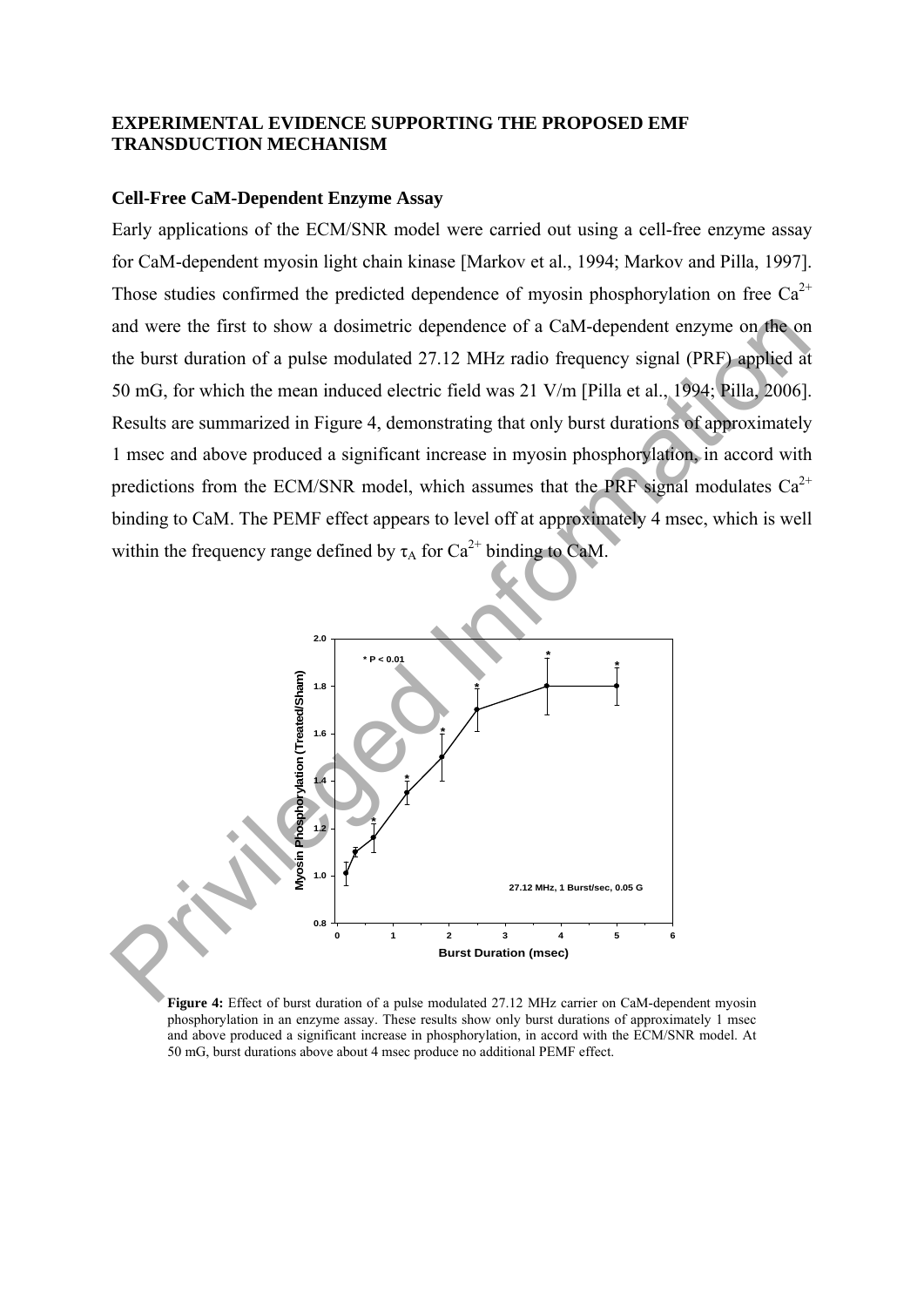#### **Articular Chondrocytes**

The BGS signal, as employed clinically, yields an SNR that is 3-fold lower for the Ca/CaM target, but this signal, configured *a priori* with the ECM model, is still sufficient to produce physiologically significant bioeffects. For example, a single 30 min exposure of a capacitively coupled BGS signal increased DNA synthesis in articular chondrocytes by 150% over 72 hours. The conclusion that PEMF acted as a first messenger to modulate CaMdependent NO/cGMP signaling was confirmed systematically using N-(6-Aminohexyl)-5 chloro-1-naphthalenesulfonamide hydrochloride (W-7), a CaM antagonist, to inhibit CaM activation of cNOS, L-nitrosoarginine methyl ester (L-NAME), a cNOS inhibitor, and 6 anilino-5,8-quinolinedione (LY83583) a sGC inhibitor. When these inhibitors were present during PEMF exposure, each could independently eliminate the PEMF effect on DNA synthesis at 72 hours [Fitzsimmons et al., 2008]. These results provide direct support for the proposal that PEMF acts as a first messenger to modulate CaM-dependent cascades, such as NO/cGMP signaling, which would in turn enhance tissue repair and cell proliferation [Pilla 2007]. Abolition of the PEMF effect on cGMP at 15 min by W-7 and L-NAME is shown in Figure 5A, and inhibition by L-NAME and LY83583 on DNA synthesis in Figure 5B. dependent NO/GOMP signaling was comitmed systematically using N-(b-Ammonexyle-<br>electron-1-naphitalences)(formation of eNOS, L-nitrosonginine methyl ester (L-NAME), a cNOS inhibitor, and d-<br>and into-5.8-quinolincdine (LY83



**Figure 5:** Effect of a single 30 min PEMF (BGS) exposure on human articular chondrocytes. PEMF increases short-term (15 min) cGMP generation which was inhibited by the CaM antagonist W-7 and, independently, by the cNOS inhibitor L-NAME (**A**). PEMF increased DNA synthesis at 72 hours, which was completely blocked at the signaling stage by the cNOS inhibitor L-NAME and by the sGC inhibitor LY83583, which blocked the PEMF increase in cGMP formation by more than 90% (**B**). These results provide strong direct evidence for the proposed PEMF transduction pathway. *From Fitzsimmons et al., 2008, with permission.*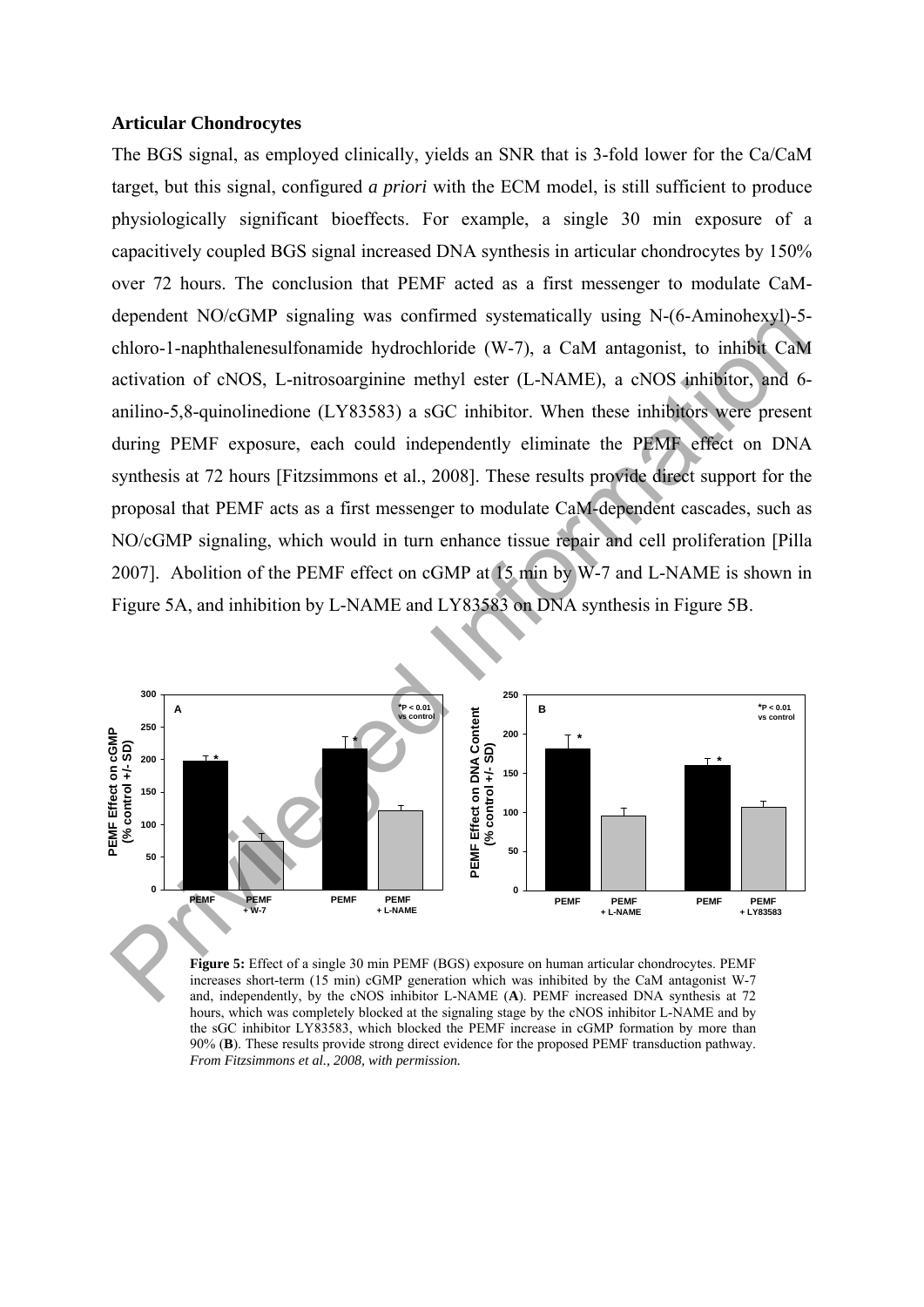#### **Endothelial Cells**

The proposed EMF transduction pathway (Figure 1) suggests that the effect of PEMF on the synthesis of NO from eNOS, by modulation of  $Ca^{2+}$  binding to CaM, would potentially modulate angiogenesis [Broughton et al., 2006]. Indeed, angiogenesis requires the production of fibroblast growth factor (FGF-2) and vascular endothelial growth factor (VEGF), which first require that eNOS be activated to catalyze the formation of NO from endothelial cells [Fukumura et al., 2001; Cooke, 2003; Duda et al., 2004]. This makes the modulation of eNOS activity a useful strategy to modulate angiogenesis for tissue repair and possibly other conditions that require vascular plasticity, such as ischemia [Cooke, 2003]. Endothelial cells would therefore be a likely target for PEMF modulation of tissue repair. The expectation is that PEMF will modulate cGMP formation at the signaling level and increase FGF-2 to stimulate angiogenesis.

A recent study examined the effect of a PRF waveform configured to modulate the CaM/NO/cGMP pathway on cGMP production from human umbilical vascular endothelial cells (HUVECs) in culture [Wu et al., 2010]. The details of this study are presented in Part III of this series. A summary is presented here. HUVEC cells were removed from the incubator and exposed to a PRF signal that consisted of a 3 msec burst of 27.12 MHz sinusoidal waves repeating at 3 bursts/sec. The average induced electric field was  $32 \pm 6$  mV/cm. Cultures were exposed at room temperature for 15 min to PRF within the central portion of a singleturn 20 cm diameter coil (antenna). Exposure at room temperature was a repeatable "injury" designed to increase intracellular  $Ca^{2+}$  from its homeostatic levels. Cultures remained at room temperature for an additional 15 min after PRF exposure, after which cells were lysed for cGMP analysis. In some cultures trifluoroperazine (TFP) a CaM antagonist [Colomer et al., 2010] was employed to verify whether the activation of CaM by  $Ca^{2+}$  binding was required by PEMF to increase levels of cGMP. Results demonstrate that a single 15-minute exposure to PRF produced nearly a 3-fold increase in cGMP, which was inhibited by TFP (Fig. 6). This suggests that a PRF signal configured to modulate the CaM/NO/cGMP signaling pathway would be able to increase or accelerate the angiogenesis required for tissue repair. These results provide mechanistic support for the reported acceleration of cutaneous wound repair by 59% and Achilles' tendon repair by 69% at 21 days in rat models using an identical PRF signal [Strauch et al.,2006a; 2007]. The results also provide a mechanistic explanation for the observed effects of the BGS signal on HUVEC tubule formation and wound repair, both of which involve FGF-2 [Tepper et al., 2004; Callaghan et al., 2008]. enomenal cells [Fukumura et al., 2001], Cooke, 2003; Duda et al., 2004]. Inis makes meantablation of eNOS activity a useful state at equive operasion for eNOS activity and et al., 2004]. Inis makes meantable and proposed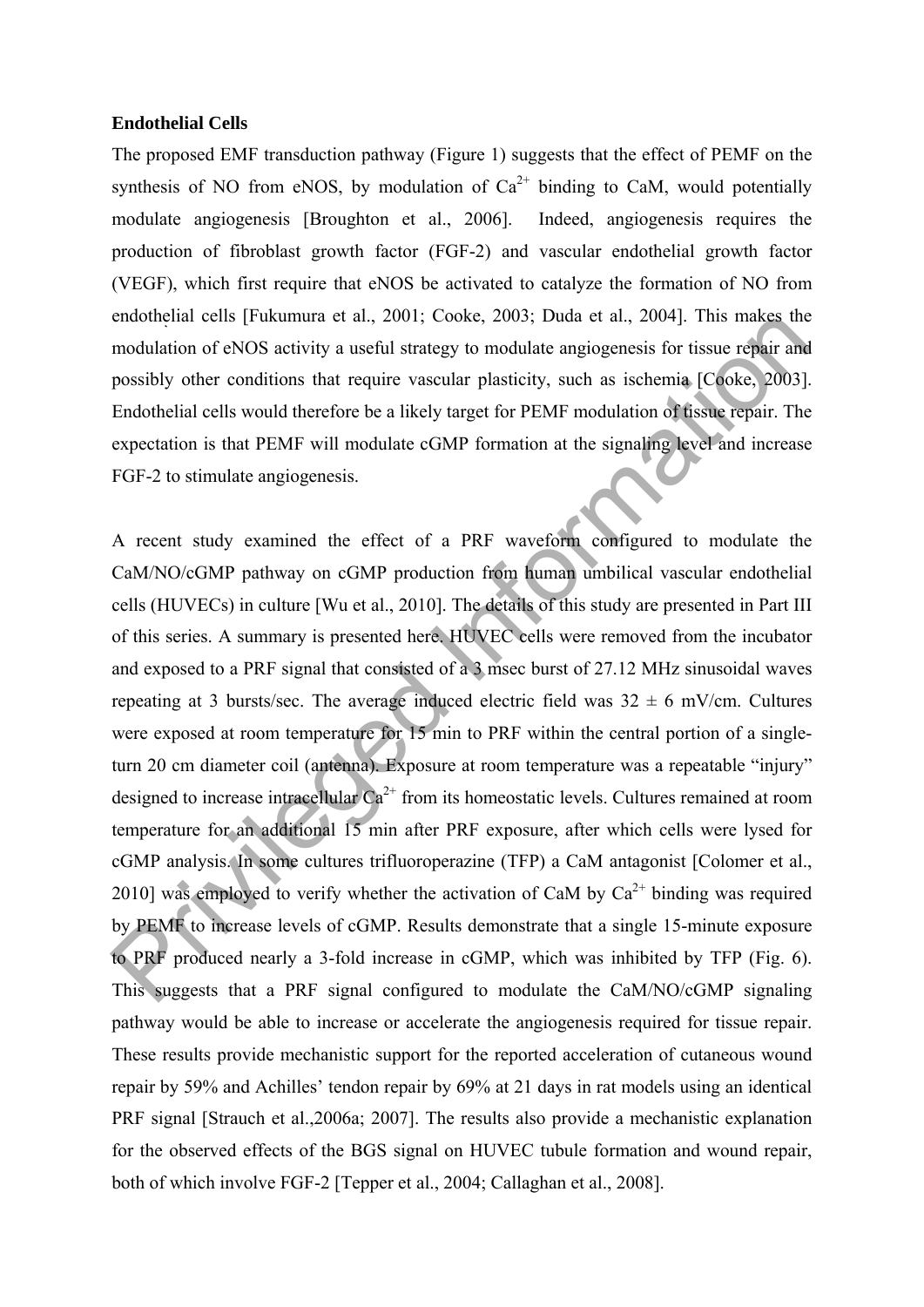

Figure 6: Effect of PRF configured to modulate CaM/NO/cGMP signaling on HUVEC cells. 15 min PRF exposure produced more than a 3-fold increase in cGMP. Use of a CaM antagonist, TFP (trifluoroperazine) abolished the PRF effect, providing further support for  $Ca^{2+}$  binding as the PEMF transduction mechanism in endothelial cells. *From Wu et al., 2010, with permission.*

A recent randomized blind animal study showed that a PRF waveform, chosen *a priori* using the ECM/SNR model to modulate CaM/NO/cGMP signaling, was able to significantly increase angiogenesis *in vivo* (+ 150%) 7 days following a thermal myocardial injury in the rat. An antibody to CD-31 was employed to identify newly formed blood vessels in tissue sections throughout the penumbra surrounding the ischemic core of the lesion. The PRF effect was eliminated in rats that received L-NAME, a non-selective cNOS inhibitor, in the drinking water, providing strong support that this PRF waveform modulated angiogenesis through NO/cGMP signaling [Strauch et al., 2006; 2009]. This result is summarized in Figure 7. **Example 19 Constructed In a streamediate CMANO:** SCMP signaling on HIVFC, which the PRF respective privileged Interest and a streamediate contained In the actual interest in cGMANO: The case in the case of the case of the



**Figure 7:** PRF increases angiogenesis by 60% in a thermal myocardial necrosis model in the rat. L-NAME, a general cNOS inhibitor fed to rats in the drinking water, eliminated the PRF effect on angiogenesis, providing strong support that  $Ca^{2+}$  binding to CaM in the NO signaling cascade is the EMF transduction mechanism (see fig 1). *From Strauch et al., 2009, with permission.*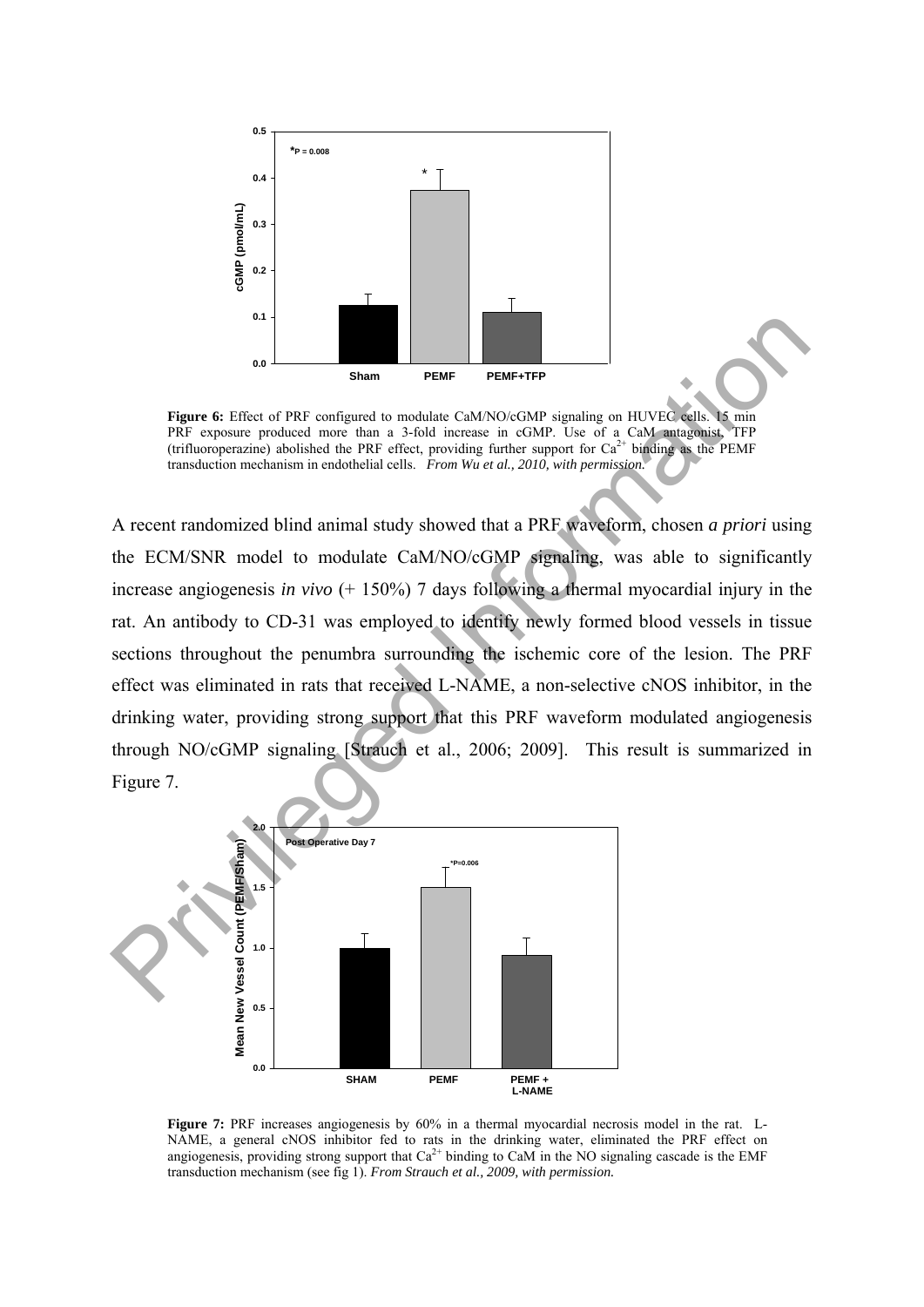#### **Neurons**

In vivo studies have demonstrated that PEMF signals enhance peripheral nerve regeneration, however only two have suggested that CaM-dependent NO signaling may be involved [Walker et al., 2002; Kim et al., 2002]. We have reported that a PRF signal, configured *a priori* using the ECM/SNR model to modulate CaM-dependent signaling, applied for 30 minutes to the MN9D dopaminergic neuronal cell line, increased NO production by severalfold in a serum depletion paradigm and produced a 45% increase in cGMP [Casper et al., 2008]. The PEMF effects on NO and cGMP were inhibited by the CaM antagonist W-7, providing support that the PEMF transduction mechanism proposed here also applies to neurons. These results are summarized in Figure 8.



**Figure 8:** MN9D cultures were incubated to serum-free medium in presence or absence of the CaM antagonist, W-7. After 30 min exposure to a PEMF signal configured to modulate the CaM/NO signaling pathway, NO was quantified in conditioned medium (Griess reaction), and cell lysates were analyzed for cGMP (ELISA). PEMF increased NO several-fold over that from control cultures (**A**), which was blocked by W-7. Levels of cGMP by increased 45% (**B**), which was also obliterated by W-7, supporting application of the PEMF transduction mechanism proposed here to neurons.

Cyclic AMP is known to play a significant role in differentiation and survival [Siddappa et al, 2009], and given the relatively small PEMF effect on cGMP as described above, we decided to assess the effect of the same PRF signal on cAMP production in MN9D cells (see Part II of this series). A summary is presented here. MN9D cells in serum free medium were removed from the incubator (repeatable temperature stress injury to transiently increase intracellular  $Ca<sup>2+</sup>$ ) and exposed to a PRF signal, configured to modulate the CaM/NO signaling pathway, for 15 min. cAMP was evaluated in cell lysates by ELISA. Results demonstrate that this PEMF signal increased cAMP production by several-fold. Notably, the c-NOS inhibitor L-NAME abolished the PEMF effect on cAMP. The results, summarized in Figure 9, suggest the proposed PEMF transduction mechanism may be applicable to neuronal differentiation and survival.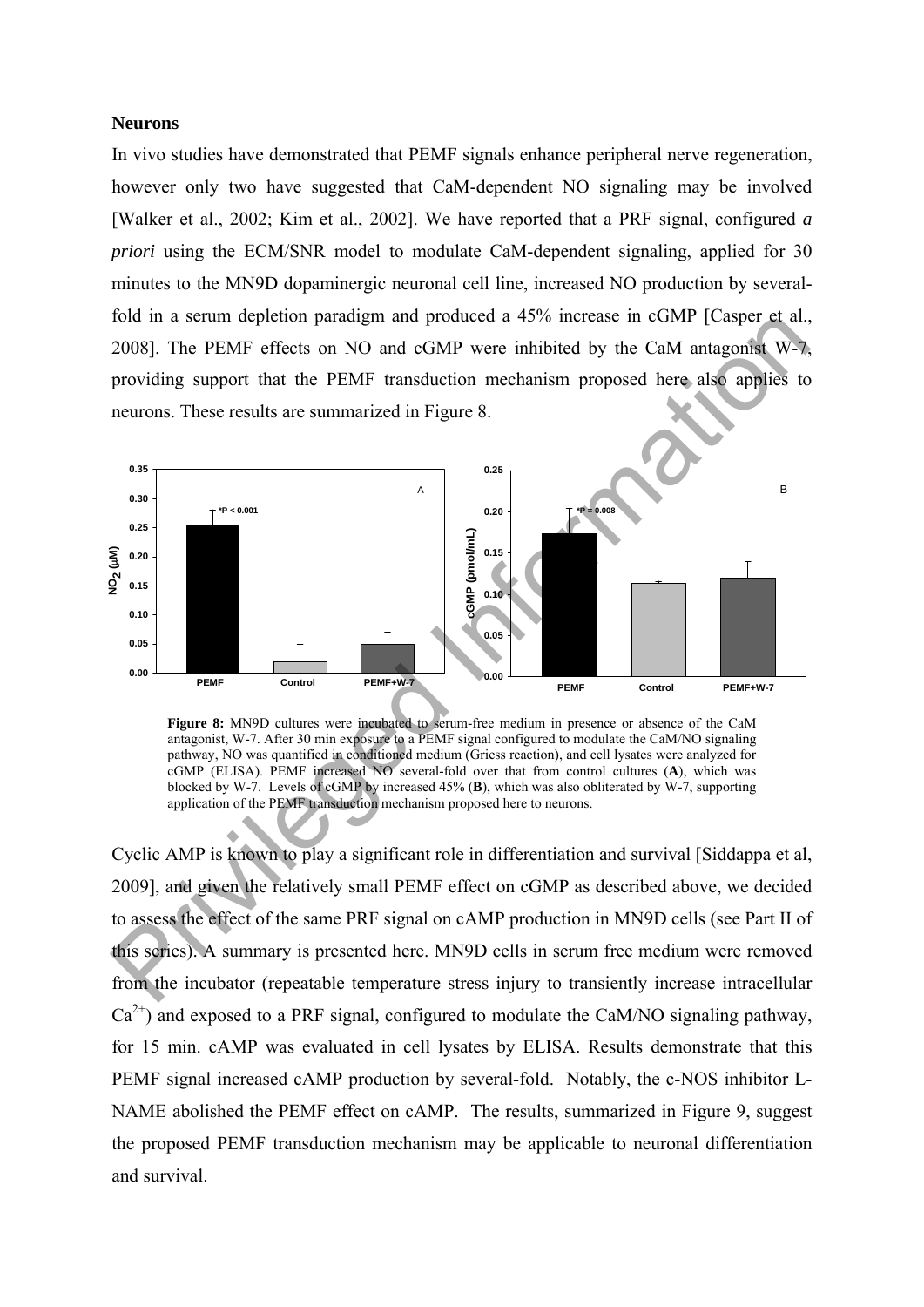

**Figure 9:** MN9D cultures were exposed to serum-free medium in presence or absence of the cNOS inhibitor, L-NAME. After 15 min exposure to PEMF, configured to modulate the CaM/NO signaling pathway, cAMP was quantified in cell lysates by ELISA. PEMF increased cAMP several-fold over control cultures; this increase was completely blocked by L-NAME, supporting application of the PEMF transduction mechanism proposed here to neuronal cells.

#### **Clinical studies**

Evidence that the PEMF transduction mechanism proposed here can lead to significant clinical applications is demonstrated in a recently reported randomized, placebo-controlled, double-blind clinical trial [Rohde et al., 2009]. In that study a radio frequency PEMF signal, configured *a priori* using the ECM/SNR model to modulate the CaM/NO signaling pathway, was applied immediately after breast reduction surgery in human subjects. Wound exudates were collected and pain was assessed by participants using a validated Visual Analog Scale (VAS). Concentrations of IL-1 $\beta$ , a major pro-inflammatory cytokine, were approximately 3fold lower at 5 hours post-op ( $P < 0.001$ ) compared to those of the control group in wound exudates from PEMF-treated patients. PEMF also produced a concomitant 2-fold decrease in pain at 1 hour ( $P < 0.01$ ) and a 2.5-fold decrease at 5 hours post-op ( $P < 0.001$ ), persisting to 48 hours post-op. No significant changes in VAS scores were observed in the control group. Furthermore, the increased levels of analgesia were reflected in a 2.2-fold reduction in narcotic use in patients receiving active treatment over the first 24 hours post-op ( $P = 0.002$ ). Importantly, the time course for both pain and IL-1β reduction were concomitant, suggesting that PEMF, configured to modulate CaM/NO signaling, produced endogenous changes in the dynamics of IL-1 $\beta$  availability, which would impact the many known subsequent inflammatory events that are mediated by this cytokine [Ren and Torres, 2009], including those leading to post-operative pain. These results are summarized in Figure 10. **FORT CONSTRAY CONSTRAY CONSTRAY (SCALL THE SUBDAMERY CONSTRAKT)**<br> **PERFECT 2:** MNOP callust were exposed to secure free medium in presence or absence Ms as one including the second of the control of the extent for the pr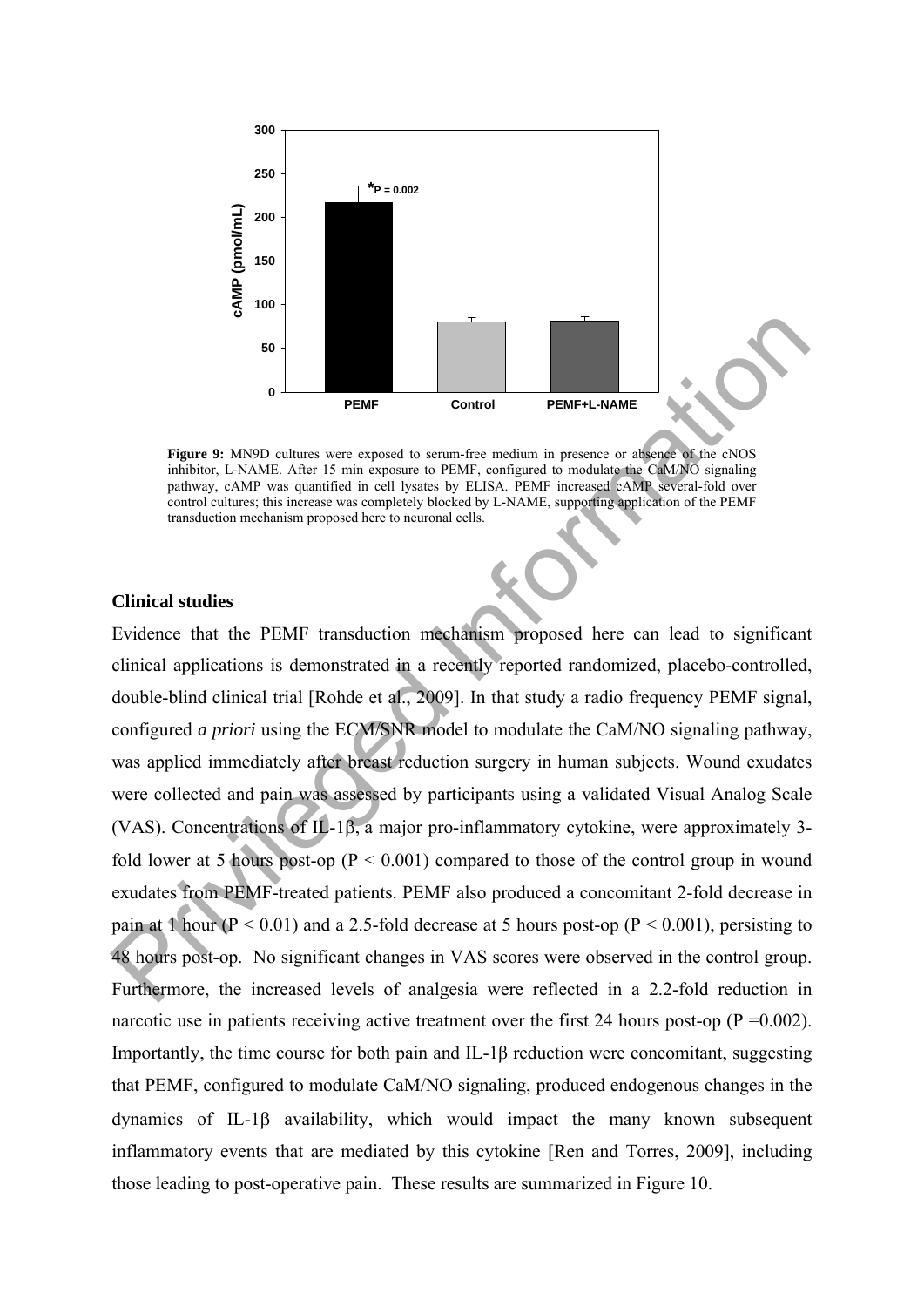

Figure 10: Effect of a radio frequency PEMF signal configured to modulate CaM/NO signaling in a randomized double-blind clinical study on breast reduction patients. Pain was approximately 2.5-fold lower in the active cohorts by 5 hrs post-op. A measure of the cytokine, IL-1 $\beta$  in wound exudates showed nearly the same 2.5 fold decrease in the active cohort over the same time range, providing strong support that actions of PEMF were mediated through the CaM/NO signaling pathway. *From Rohde et al.,2009, with permission.*

Others have reported that the CaM/eNOS/NO signaling pathway down-regulated levels of both IL-1 $\beta$  and iNOS [Ren and Torres, 2009; Palmi and Meini, 2002], and importantly, that PEMF down-regulated iNOS at the mRNA and protein levels in monocytes [Reale et al., 2006] and decreased IL-1β and TNF-α in fibroblast-like cultures [Gomez-Ochoa et al., 2010]. Because the PEMF signal used in this clinical study was identical to that which has been shown to modulate CaM-dependent NO signaling, it is probable that PEMF down-regulated both IL-1 $\beta$  and iNOS, which led to post-operative analgesia. These results are similar to those obtained earlier for the effect of the same PEMF signal on post-operative pain in a randomized double-blind study in breast augmentation patients [Hedén and Pilla, 2008]. In that study a reduction in pain occurred nearly 3-fold faster in subjects exposed to PEMF signals by post-operative day 2, with a concomitant decrease of nearly 2.5-fold in narcotic pain medication. **Example 19**<br> **Example 19**<br> **Example 19**<br> **Example 19**<br> **Example 10:** Effect of a radio frequency PEMF signal configured to modulate CaMANO signal and randomized double-blind clinical maty on bease reduction patients. Pai

In addition to its effects on pain from surgical incisions, PEMF signals can produce analgesia in more chronic conditions that produce damage to other tissue types. A randomized doubleblind clinical study demonstrated that a PEMF signal configured *a priori* to modulate the CaM/NO signaling pathway using the ECM/SNR model produced a rapid decrease in pain from osteoarthritis of the knee [Nelson et al., 2010]. A total of 37 patients (19 active, 18 sham) entered the study. A PEMF signal, configured, *a priori*, to modulate  $Ca^{2+}$  binding to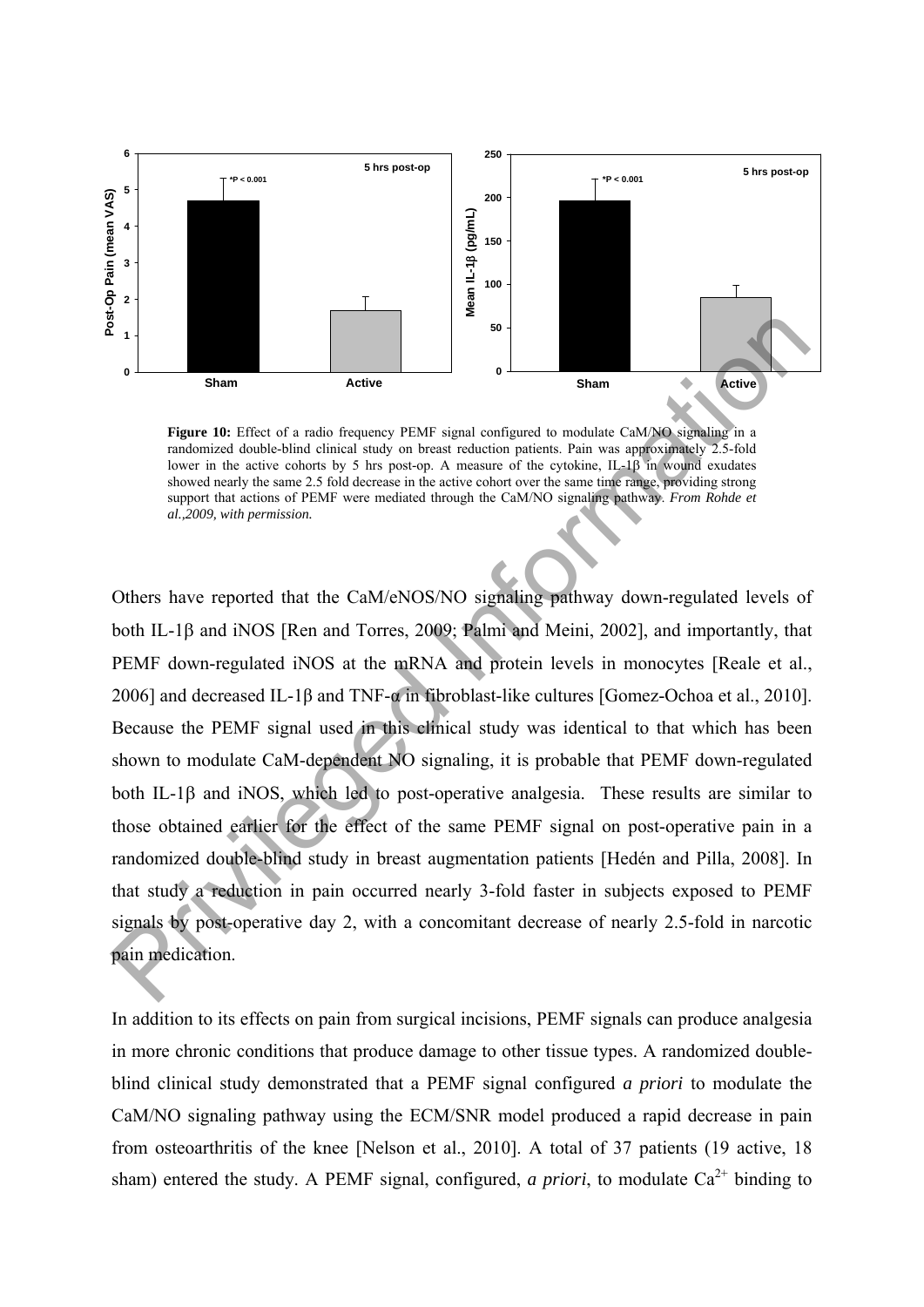CaM consisting of a 7 msec burst of 6.8 MHz sinusoidal waves repeating at 1/sec with 0.05 G peak amplitude was used for 15 minutes twice daily, or as needed for pain relief. Maximum VAS scores were obtained at baseline (day 0) and daily for the first 14 days and from day 29 to day 42. Results show that PEMF caused an approximately 2-fold decrease in mean VAS with respect to baseline by the end of day 1 in the treated group, which persisted to day 42 (P  $\leq 0.001$ ). There was no significant decrease in mean maximum pain scores at any time point in the sham group. Representative results are summarized in Figure 11.



**Figure 11:** Effect of radio frequency PEMF, configured to modulate CaM/NO signaling, on pain from knee osteoarthritis in a randomized double-blind clinical study. Mean maximum pain (VAS) in the active cohort decreased by 2-fold compared with its baseline value within the first 24 hours, which persisted to day 42. There was no significant decrease in pain in the sham cohort at any time point.. *From Nelson et al., 2010, with permission.*

It has been proposed that CaM-dependent NO production rapidly mediates relief of pain from knee OA by increasing circulation, decreasing nerve irritation, and decreasing inflammation [Torres et al., 2006]. This is supported by similarities in the kinetics of the rapid reduction of pain in the PEMF group in the OA study to that in the breast reduction study mentioned above, wherein PEMF also produced a rapid initial reduction in pain within 5 hours post-op. This suggests that the mechanisms of action are similar in both studies. If that were the case, then PEMF would have been expected to activate the CaM/cNOS pathway producing an initial rapid and transient release of NO leading to vaso- and lymphatic dilation. This could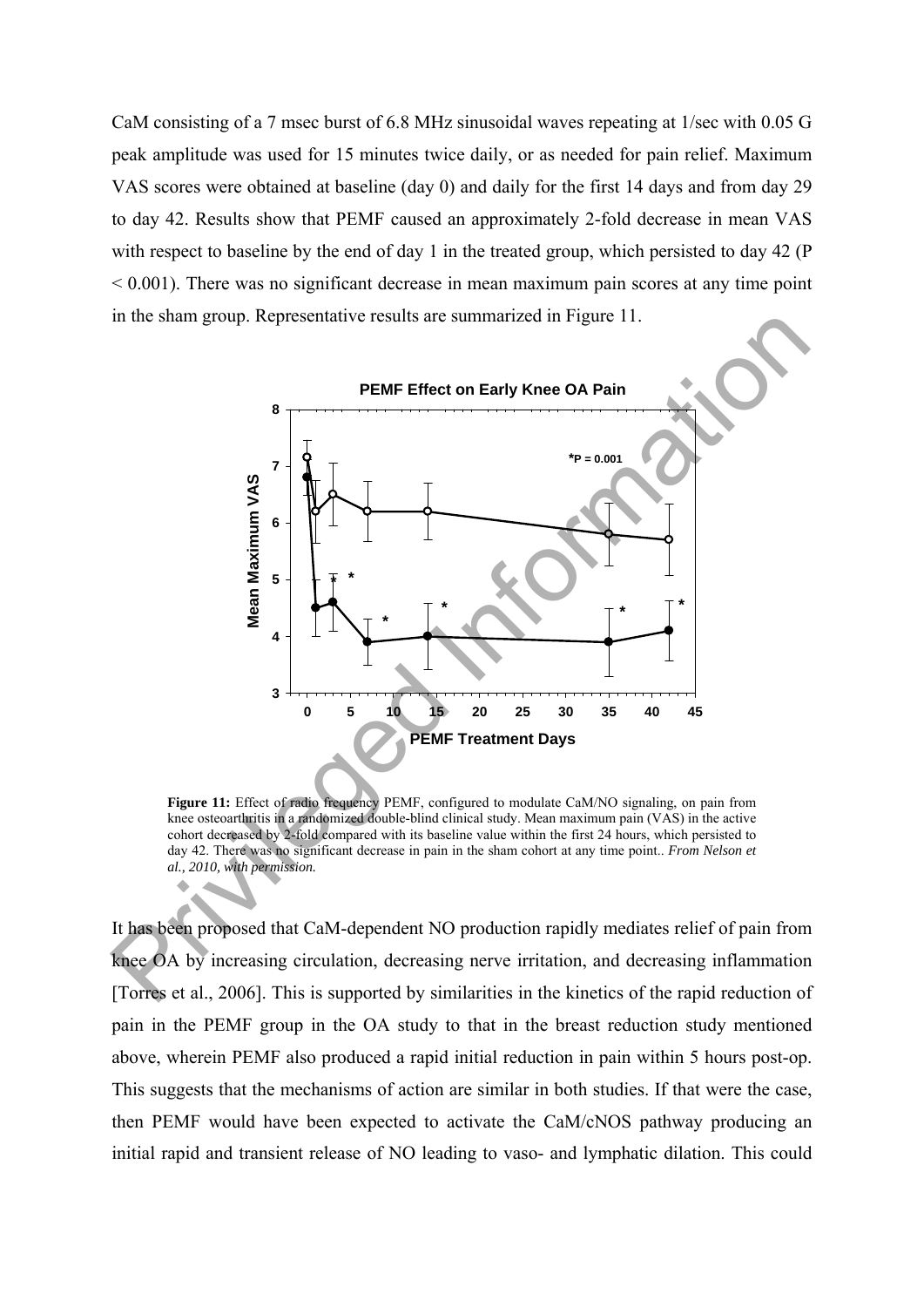cause a rapid reduction of bone marrow edema with a concomitant rapid reduction of pain. It is also probable that the mechanism of the PEMF effect involves the down-regulation of IL-1β with its consequent attenuation of inflammation in this patient population.

### **DISCUSSION**

Ever since biological effects from non-thermal electromagnetic fields were first reported, many studies have attempted to show that PEMF, from ELF to RF, caused increases, decreases or oscillations in cytosolic concentrations of  $Ca^{2+}$  [McCreary et al., 2006; Marchionni et al., 2006; Platano et al., 2007]. However, many such studies have either been equivocal or failed to demonstrate any PEMF effect. In contrast, the transduction mechanism proposed here predicts that a PEMF effect occurs only when intracellular  $Ca^{2+}$  homeostasis has been disrupted, and the PEMF signal has frequency content of sufficient amplitude within the bandpass of Ca/CaM binding kinetics to be detectable above thermal noise. Thus, in the absence of an appropriate insult, injury, or imbalance affecting cytosolic  $Ca^{2+}$  homeostasis, the EMF-sensitive pathway remains quiescent. According to the PEMF transduction mechanism proposed here, changes in free cytosolic  $Ca^{2+}$  is a signal for endogenous tissue repair and regeneration mechanisms, which opens the PEMF-sensitive pathway (Fig. 1). Quiescent cells, in which there is no transient increase in cytosolic free  $Ca^{2+}$  caused by injury or insult do not appear to respond to PEMF in a physiological significant manner, providing one explanation for the reports of no known side effects from current therapeutic applications of PEMF. many studes have attempted to show that PEMF, rom ELF to KF, caused increases,<br>decreases or oscillations in cytosolic concentrations of Ca<sup>2+</sup> [MeCreary et al., 2006;<br>Marchiomi et al., 2006; Platano et al., 2007]. However

Notwithstanding the above, several studies have shown that quiescent cells and tissues can respond to PEMF by producing heat shock proteins. This is consistent with the proposed PEMF transduction mechanism because  $Ca^{2+}$  binding is voltage-dependent and kinetically asymmetrical, with the forward reaction favored. In fact, PEMF signals, if configured as described in this study, may slightly disturb homeostasis and activate CaM even when cytosolic  $Ca^{2+}$  concentrations are at baseline. Furthermore, there is evidence that NO induces the expression of HSP72 [Li et al., 2008]. NO is also bimodal in this pathway, increasing HSP expression from prolonged exposure, as can occur if iNOS remains up-regulated in an uncontrolled fashion. It follows that, if a PEMF signal contains frequency components of sufficient amplitude within the bandpass of Ca/CaM binding, PEMF can modulate HSP expression via CaM-dependent NO signaling, even for quiescent cells and tissues. Once expressed, HSP can be released extracellularly, whereupon it will bind to the surfaces of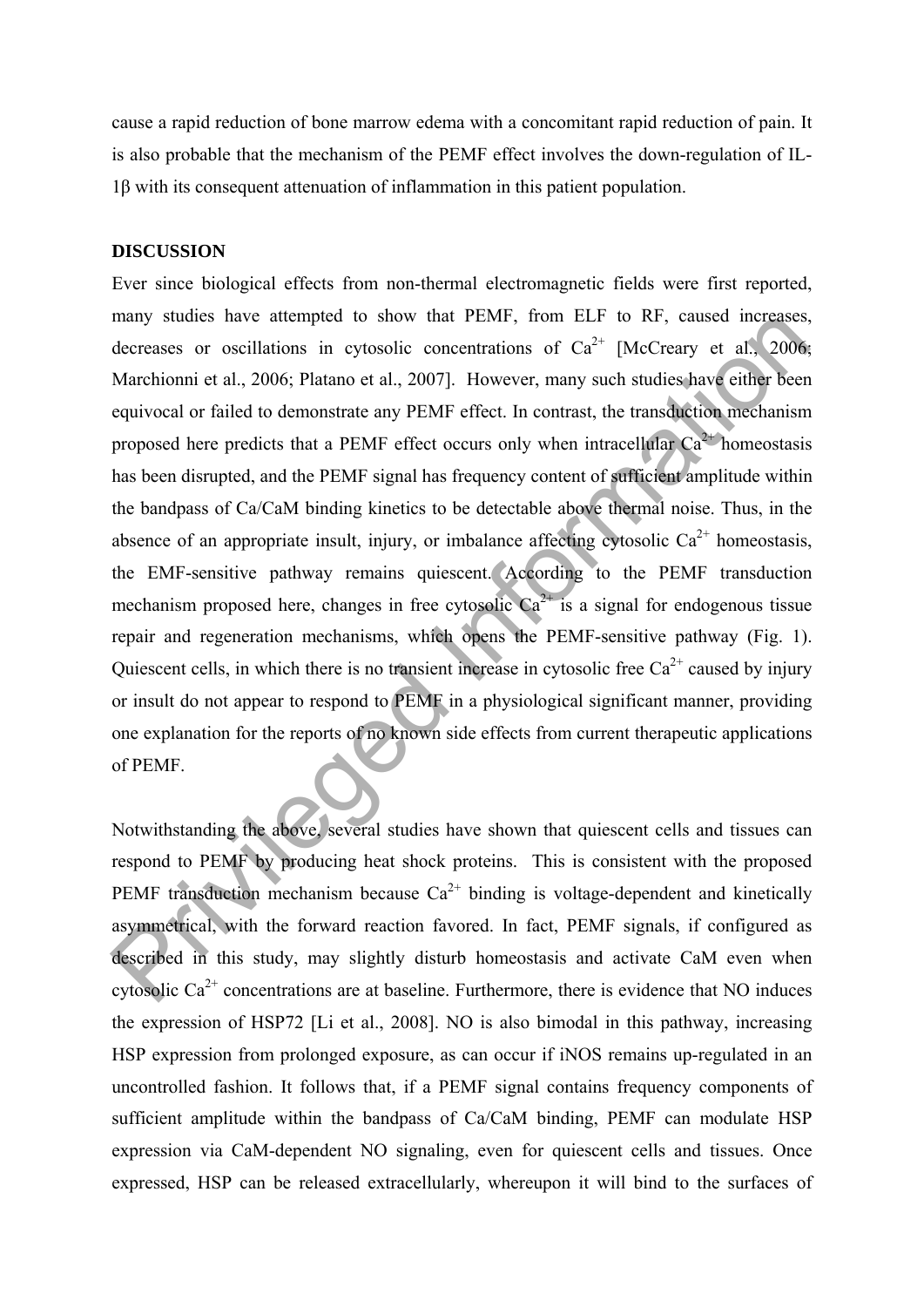adjacent cells and initiate signaling cascades or enter the bloodstream (HSP60 and HSP70) and bind to distant cell targets [Calderwood et al., 2007]. Release of HSP prior to injury can reduce the inflammatory response because it is poised to rapidly downregulate IL-1β and iNOS [De Paepe et al., 2009], which would protect tissue from injury. Several studies have described the effect of pre-treatment with PEMF in an ischemia/reperfusion model [DiCarlo et al., 1999; Ronchi et al., 2004; George et al., 2008]. Although there is not yet any supporting data, it is reasonable to speculate that the effect of PEMF on post-surgical pain and edema reported here included a contribution from HSP.

Perhaps the strongest evidence supporting the proposed PEMF transduction mechanism is provided by the CaM antagonist studies at the cellular level. Referring to the mechanism schematized in Figure 1, it is clear that CaM is activated by binding cytosolic  $Ca^{2+}$ , which is voltage-dependent, and has a rate that places its bandpass in a much higher frequency range than that for the remaining steps in this signaling cascade. It is also clear that the biological signaling cascade depends upon the activation of CaM. Thus, prevention of activated CaM from binding to cNOS will stop biological signaling upstream and close to the first step in the pathway. Results from cell-free CaM-dependent enzyme studies also suggest that the PEMF effect on CaM activation is  $Ca^{2+}$  - dependent. With this in mind, nearly every one of the cellular studies reported here showed that inhibition of activated CaM from binding to cNOS eliminated the PEMF effect on subsequent steps in the biological signaling cascade, as well as on the biological endpoint, such as proliferation. supporting data, it is reasonable to speculate that the effect of *PENI* con post-surgical pain<br>and edema reported here included a contribution from HSP.<br>Perhaps the strongest evidence supporting the proposed PEMF transdu

When taken together, this collective evidence strongly supports the role of Ca/CaMdependent NO production as an important mediator of EMF signaling for cell proliferation and differentiation, as well as tissue repair. The experimental results demonstrate that PEMF signals configured *a priori* with the ECM/SNR model to increase the rate and amount of  $Ca^{2+}$ binding to CaM will modulate cNOS activation, producing a fast and transient increase in NO production in endothelial and other non-immune cell types. The actions of NO upon healing or regenerating tissue include the down-regulation of inflammation by the following mechanisms: i) modulation of vasodilation and lymphatic drainage; ii) down-regulating iNOS activity, thus inhibiting the production of inflammatory levels of NO; and iii) decreasing the availability of pro-inflammatory cytokines that are induced by high sustained levels of NO.

Nitric oxide signaling can have additional actions during the healing process. For wound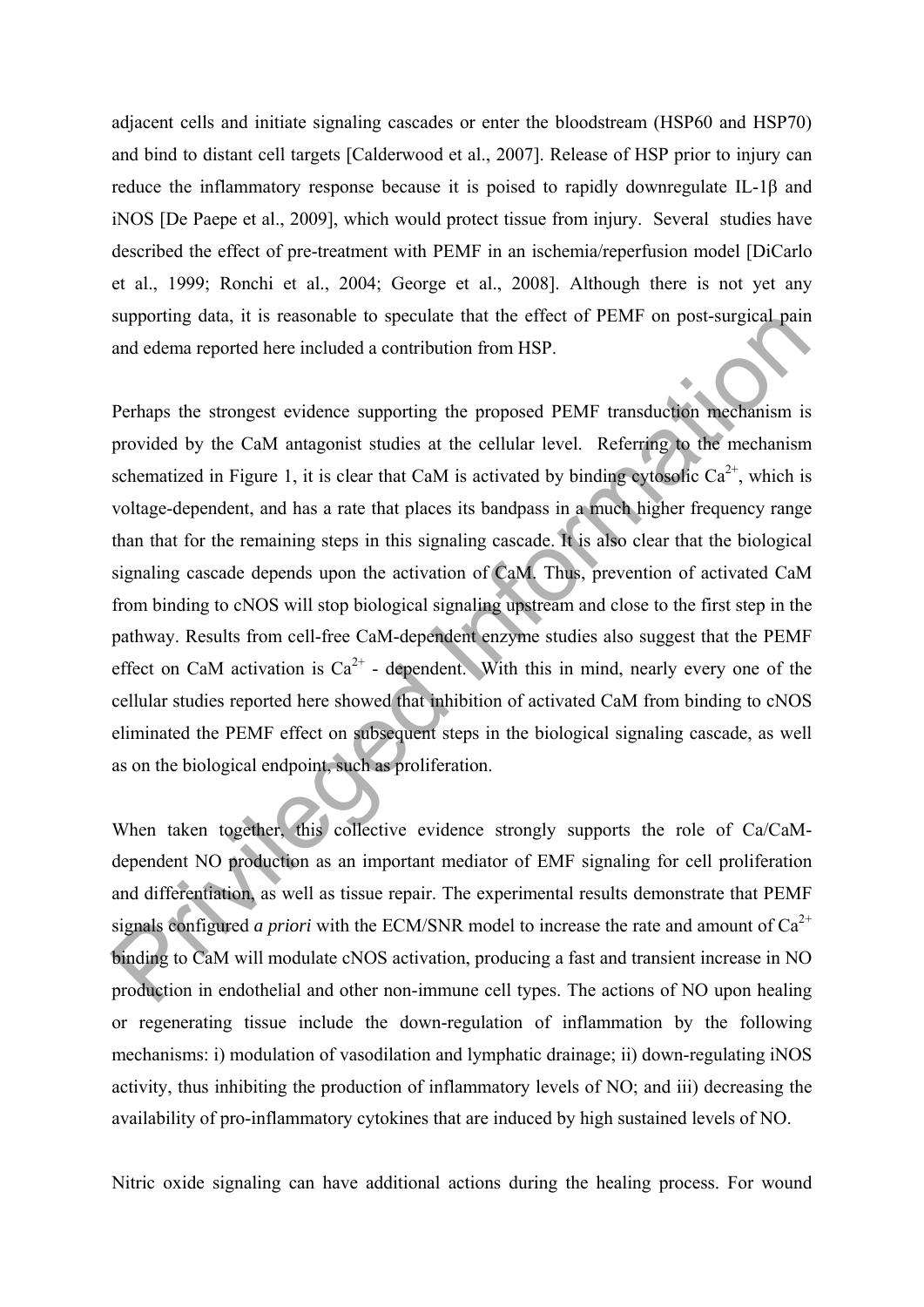healing, NO from cNOS can increase cGMP production within minutes, increasing levels of growth factors, such as FGF-2 for angiogenesis and fibroblast proliferation, depending upon the stage of healing. NO from cNOS can also modulate cAMP production, which will orchestrate neuronal cell differentiation and survival.

The ECM/SNR model is useful, not only for the *a priori* configuration of PEMF waveforms to modulate specific biological signaling, but also for the *a posteriori* analysis of any PEMF waveform to assess its bioefficacy. For example, the ECM/SNR model was employed in a recent study of the effect of PEMF on peripheral nerve regeneration [Walker et al., 2002]. In that study, a sawtooth-type waveform, which had been reported to accelerate neurite outgrowth in a culture system, had no effect on nerve conduction or recovery of function after sciatic nerve crush injury in an animal model. In contrast, a previous study, using a different PEMF signal in the same animal model showed that PEMF accelerated recovery [Walker et al., 1994]. Application of the ECM/SNR model to the CaM/NO signaling pathway, known to modulate nerve regeneration and consideration of target geometry, provided the explanation for the differing PEMF effects. The PEMF signals used in the two animal studies had large differences in frequency components. Thus, the relatively narrow, asymmetrical, induced electric field waveform with a burst width of 300/1000 ms, an amplitude of 3mT, repeating at 2 Hz, used in the second study produces substantially less amplitude at frequencies matching  $Ca<sup>2+</sup>$  binding kinetics compared to that produced by the signal utilized in the previous study, which consisted of a symmetrical bipolar pulse, 10 ms/10 ms, 0.3mT, at 2 Hz. Additionally, the size of the culture dish target was about 10 times larger than the sciatic nerve *in vivo*. The result is that the SNR comparison for the signals used in these animal studies was similar to that shown in Figure 3 (lower curve), illustrating that this PEMF signal was mismatched to the CaM/NO signaling pathway. to modulate spectro biological signaling, but also for the *a posteriori* analysis or any *PENI*<br>varyoform to assess its bioefficety. For cample, the ECM/SNR model was employed in<br>verschire recent study, a sawtooth-type w

The ECM/SNR model is also useful to predict whether non-thermal bioeffects may be produced from the RF signals emitted by cellular phones. It is reasonable to assume that  $Ca^{2+}$ binding in the reaction scheme (Figure 1) is a potential target for a GSM signal. Thus, the rectifier-like property of Ca/CaM binding in the CaM/NO signaling pathway provides a sufficient condition for a non-thermal RF effect to occur. The necessary condition for a nonthermal bioefffect is that the GSM signal produces sufficient SNR in the  $Ca<sup>2+</sup>$  binding target. This has been evaluated for a single 577 µsec burst of an 1800 MHz GSM signal and a single 2000 µsec burst of a 27.12 MHz sinusoidal PRF signal, configured to modulate the CaM/NO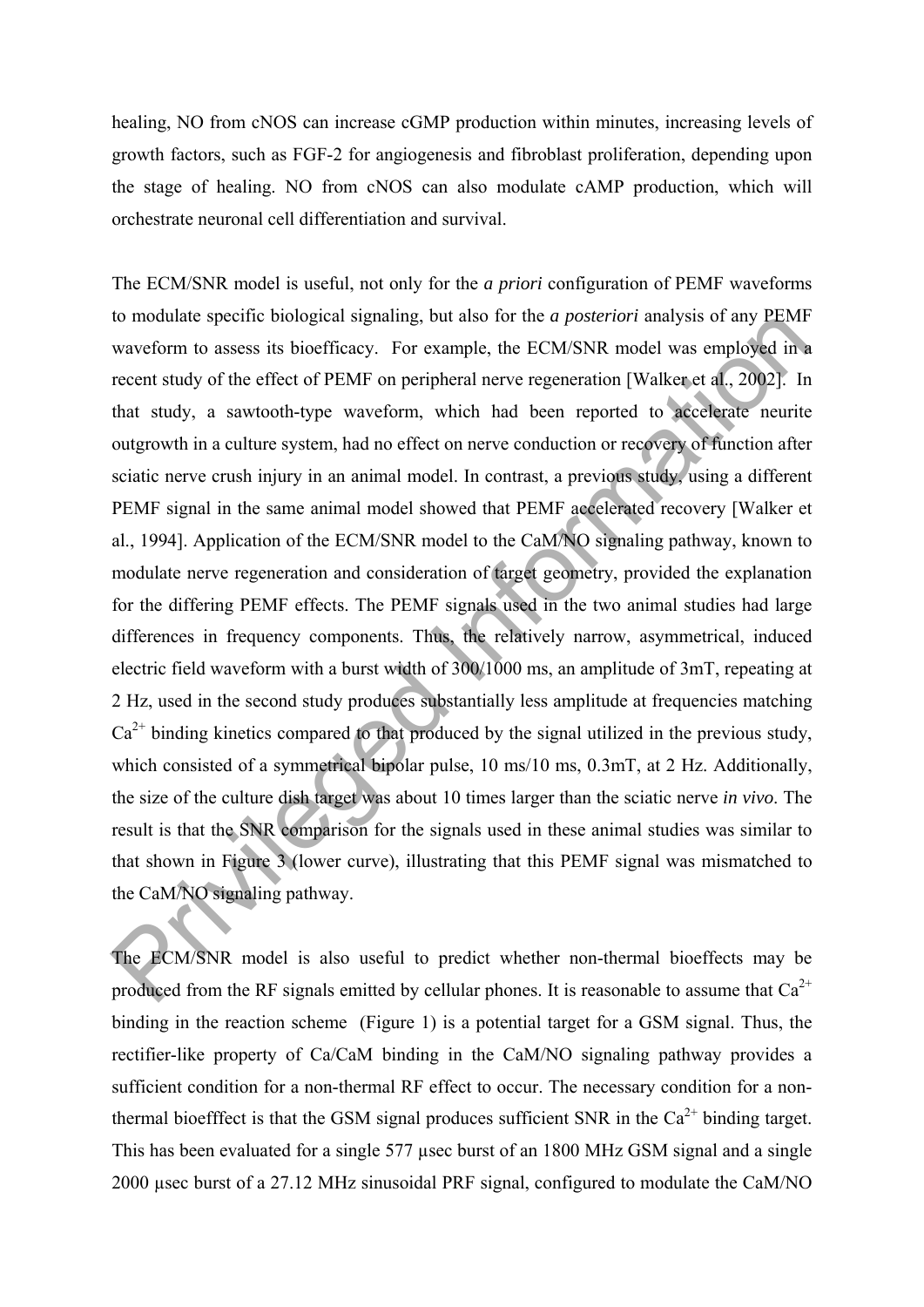signaling pathway [Pilla and Muehsam, 2010]. The results (Figure 12) show that SNR for a single 577 usec pulse of 1800 MHz the GSM signal at 20 V/m is similar to that of a single 2000 µsec pulse of the 27.12 MHz PRF signal at 12 V/m, typical measured field strengths within the biological target for these signals. As may be seen, peak SNR for the GSM signal is in the same range as that for the PRF signal and occurs in a frequency range consistent with published values for  $k_{on}$  for Ca/CaM. Therefore, the GSM signal may be expected to modulate the CaM/NO signaling pathway, as shown throughout this study.



Figure 12: Comparison of SNR in the Ca/CaM binding target for a PRF signal consisting of a single 2000 µsec burst of 27.12 MHz RF carrier, with that for a single 577 µsec burst of an 1800 MHz GSM signal. SNR is similar for both signals and occurs in a frequency range consistent with Ca/CaM binding kinetics. Both RF signals may, thus, be expected to yield similar effects on the CaM/NO signaling pathway.

This analysis suggests that it is incorrect to assume that GSM mobile phone signals are incapable of producing non-thermal bioeffects. On the contrary, this SNR comparison predicts that a GSM signal could have effects on signaling pathways critical to a variety of growth and repair cascades in the presence or absence of detectible tissue heating. Furthermore, because therapeutic PRF signals have no known side effects, it is unlikely that GSM signals will produce undesired bioeffects other than those due to excessive tissue heating. Thus, in the appropriate context, GSM signals may have therapeutic effects, as suggested by a recent report showing that long-term exposure to a GSM signal protects against and reverses cognitive impairment in a mouse model of Alzheimer's disease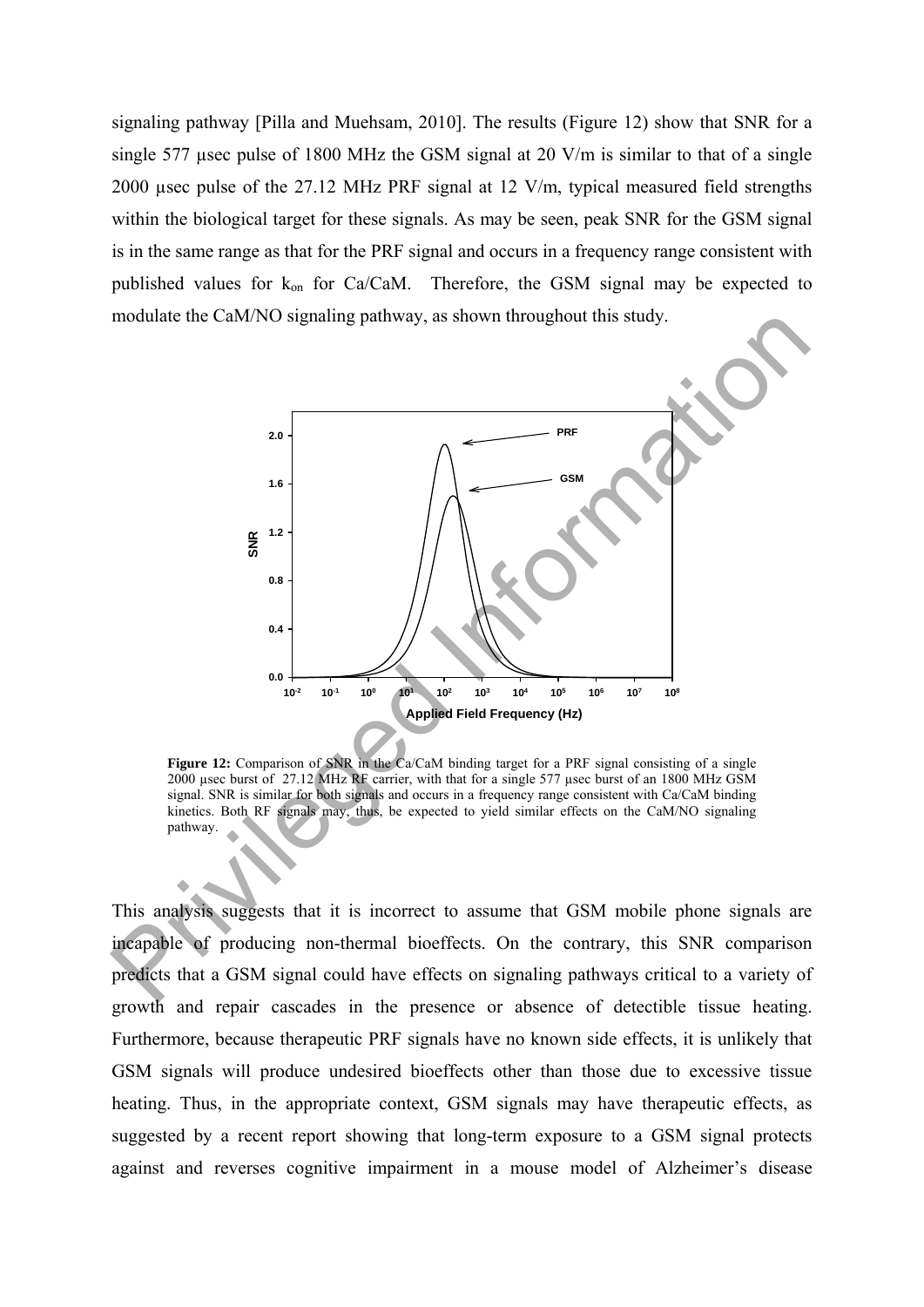[Arendash et al., 2010]. Indeed it has been suggested that inflammation, mediated by both IL-1β and iNOS enhance the deposition of β-amyloid [Chiarini et al., 2006]. According to the transduction mechanism proposed here, a GSM signal would be expected to down-regulate both factors, which may prevent or reverse the effects of Alzheimer's disease and any other neurodegenerative disease with an inflammatory component [Casper et al., 2000; McGeer and McGeer, 2004].

Finally, it is important to emphasize that the EMF transduction mechanism as presented here applies only to *in situ* electric field effects on the voltage-dependent ion-binding step in biological signaling processes. However, there are many reported bioeffects from weak DC and combined DC/AC magnetic (B) fields. For example, several groups have shown that weak B-fields can modulate CaM-dependent enzyme activity [Markov et al., 1993; 1994; Markov and Pilla, 1997; Engstrom et al., 2002; Liboff et al., 2003]. Other groups have shown that low frequency B-fields affect NO signaling [Patruno et al., 2010; Reale et al., 2006]. Of the many models proposed to explain the bioeffects of weak magnetic fields, those involving modulation of the bound trajectory of a charged ion by classic Lorentz force [Edmonds, 1993; Zhadin, 1998; Muehsam and Pilla, 1996; 2009a; 2009b; Pilla et al., 1997] are most relevant to the reaction scheme presented in Figure 1, suggesting that the trajectory of the ion within the binding site itself could affect reactivity. One interpretation of this is that weak DC and certain combinations of weak AC/DC magnetic fields could enhance or inhibit the exit (unbinding) of the target ion, thereby accelerating or inhibiting the overall reaction rate by manipulating  $k_{off}$ , even in the presence of thermal noise. Application of the Lorentz force model, *a posteriori*, to CaM-dependent myosin phosphorylation [Muehsam and Pilla, 2009b] provides convincing support for the proposal that weak magnetic fields could also affect biological signaling via modulation of  $k<sub>off</sub>$  according to the overall EMF transduction mechanism schematized in Figure 1. Finally, it is important to emphasize that the EMF transduction mechanism as presented her<br>applies only to *in situ* electric field effects on the voltage-dependent ion-binding step in<br>biological signaling processes. Howe

## **CONCLUSIONS**

This study presents a model and supporting experimental evidence that an EMF signal can be configured *a priori* to act as a first messenger in CaM-dependent signaling pathways relevant to tissue growth, repair and maintenance. In the cases considered here the second messenger is free cytosolic  $Ca^{2+}$ , for which CaM is a primary responder when homeostasis is disrupted. Thus, the proposed EMF-sensitive pathway is normally quiescent and is activated only when  $Ca<sup>2+</sup>$  homestasis is disturbed. The kinetics of  $Ca<sup>2+</sup>$  binding to CaM are asymmetrical because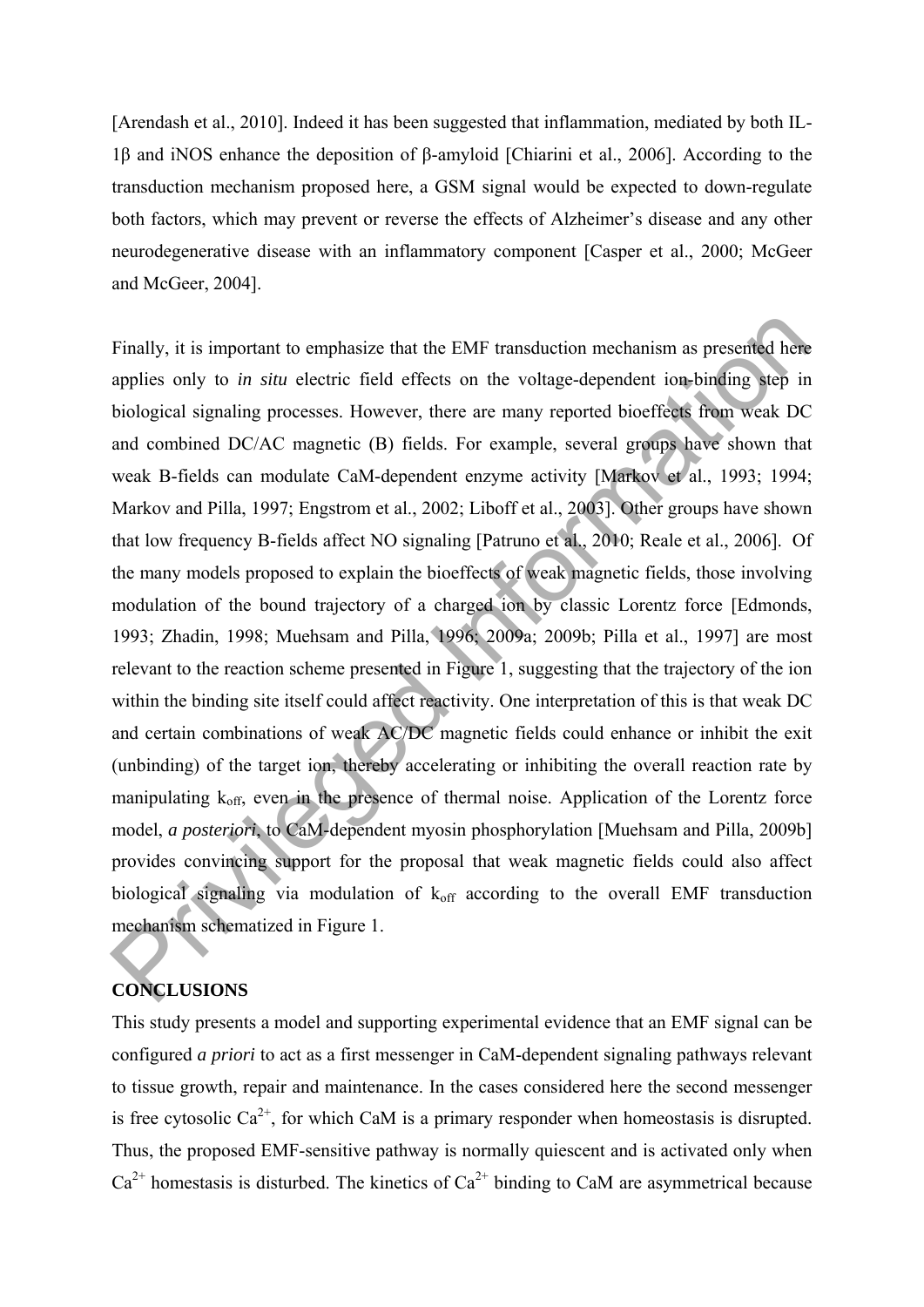binding takes place orders of magnitude more rapidly than release. Such kinetic asymmetry gives Ca/CaM binding rectifier-like properties, suggesting that any bipolar PEMF signal for which the pulse duration or carrier period is significantly lower than the bound lifetime will drive voltage-dependent binding. This is, then, a general transduction mechanism by which non-thermal PEMF will modulate the response to any insult that causes concentrations of intracellular free  $Ca^{2+}$  to rise in any tissue. Application of this mechanism to tissue repair requires that intracellular  $Ca^{2+}$  homeostasis be disrupted by injury before a PEMF effect can take place, providing a convincing explanation for the lack of known side effects from PEMF therapy.

The ECM/SNR model is powerful enough to unify the observations of many groups and to offer a means to explain both the wide range of reported bioeffects as well as the many equivocal reports from PEMF studies. Knowledge of the kinetics of  $Ca^{2+}$  binding to CaM allows the use of an electrochemical model by which the ability of any PEMF signal to produce a net increase in bound  $Ca^{2+}$  can be assessed. *In vitro* studies using antagonists and inhibitors provide strong support that PEMF could indeed be configured to modulate CaMdependent NO signaling. Results from clinical studies using such PEMF signals provide further support. These same signals may slightly disturb homeostasis and activate CaM even when cytosolic  $Ca^{2+}$  concentrations are low because  $Ca^{2+}$  binding is voltage-dependent and the forward reaction is favored. This, in turn, will effect the release of CaM-dependent HSP into the blood stream, which suggests that PEMF can produce significant prophylactic bioeffects. These predictions open a host of significant possibilities for clinical and wellness applications that can reach far beyond relief from post-operative pain and edema. requires that intracentius Can connecessas be distupled by injury before a PENIF errect can<br>take place, providing a convincing explanation for the lack of known side effects from PEMI<br>therapy.<br>The ECM/SNR model is powerfu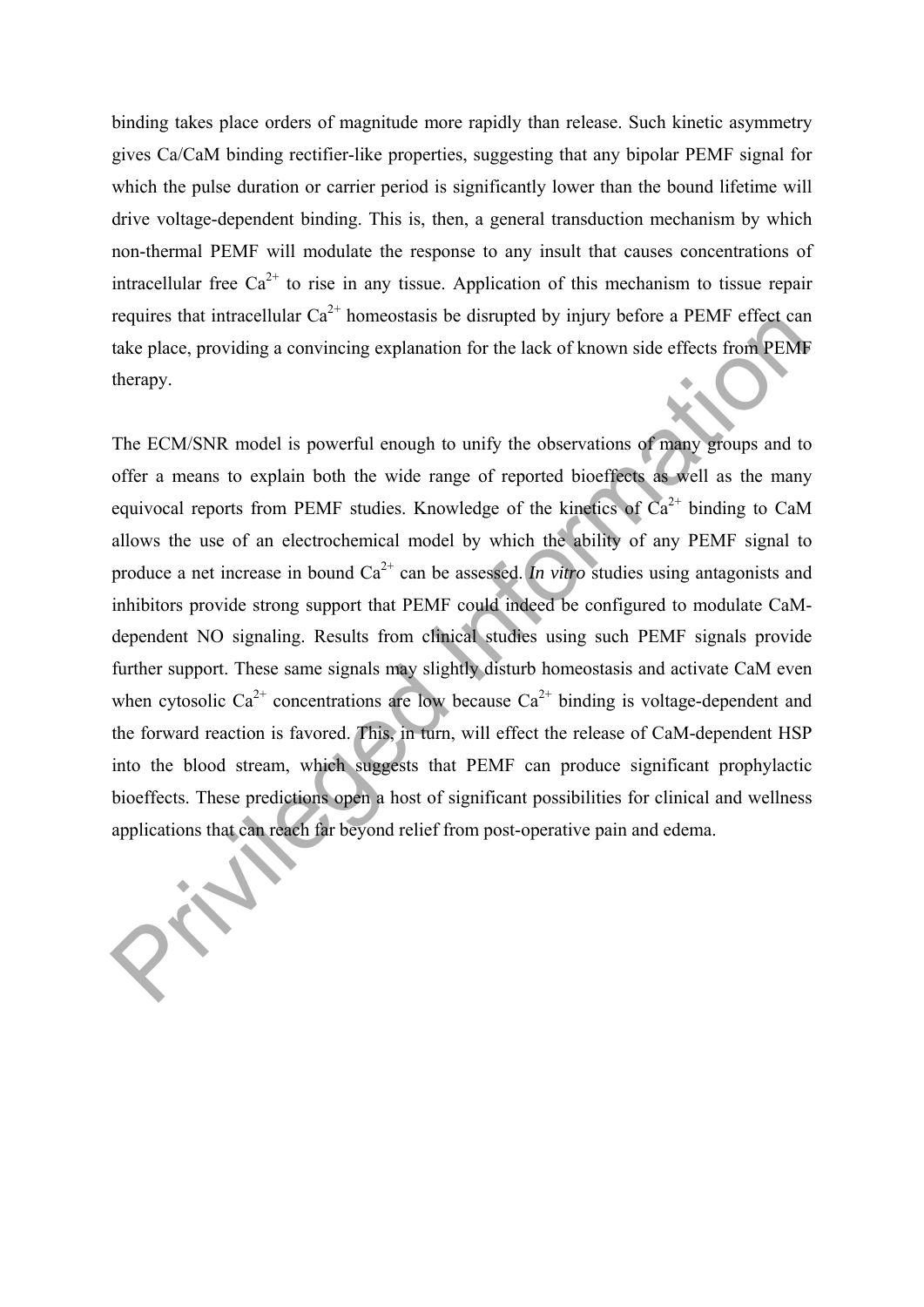#### **REFERENCES**

Aaron RK, Boyan BD, Ciombor DMcK, Schwartz Z, Simon BJ. 2004. Stimulation of Growth Factor Synthesis by Electric and Electromagnetic Fields. Clin Orthop 419:30–37.

Aaron RK, Ciombor DM, Wang S, Simon B. 2006. Clinical biophysics: the promotion of skeletal repair by physical forces. Ann N Y Acad Sci. 1068:513-31.

Aaron RK, Ciombor DMcK, Simon BJ. 2004. Treatment of Nonunions With Electric and Electromagnetic Fields. Clin Orthop 419:21–29.

Albertini A, Zucchini P, Noera G, Cadossi R, Napoleone CP, Pierangeli A. 1999. Protective effect of low frequency low energy pulsing electromagnetic fields on acute experimental myocardial infarcts in rats. Bioelectromagnetics 20(6):372-7.

Alfieri RR, Bonelli MA, Pedrazzi G, Desenzani S, Ghillani M, Fumarola C, Ghibelli L, Borghetti AF, Petronini PG. Increased levels of inducible HSP70 in cells exposed to electromagnetic fields. Radiat Res. 2006;165:95-104.

Arendash GW, Sanchez-Ramos J, Mori T, Mamcarz M, Lin X, Runfeldt M, Wang L, Zhang G, Sava V, Tan J, Cao C. 2010. Electromagnetic field treatment protects against and reverses cognitive impairment in Alzheimer's disease mice. J Alzheimers Dis. 19:191-210. Afferi RR, Donelli MA, Pedinszzi G, Desenzari S, Ghilhari M, Fumarola C, Ghibelli L, Dongheli AF, Peruntin RC<br>Increased Steels of manular ERF70 m cells respued to electromagnetic fields. Radia: Res. 2006; (16575-101<br>Arend

Bassett CAL, Pawluk RJ, Pilla AA. 1977. A Non-Surgical Salvage of Surgically-Resistant Pseudarthroses and Non-Unions by Pulsing Electromagnetic Fields: A Preliminary Report. Clin Orthop 124:128-143.

Berridge MJ, Bootman MD, Roderick HL. 2003. Calcium signaling: dynamics, homeostasis and remodeling. Nat Rev Mol Cell Biol 4:517-29.

Bian K, Murad F. 2003. Nitric oxide (NO)--biogeneration, regulation, and relevance to human diseases. Front Biosci 8:264- 78.

Blumenthal DK, Stull JT. 1982. Effects of pH, ionic strength, and temperature on activation by calmodulin and catalytic activity of myosin light chain kinase. Biochemistry 21:2386-91.

Bredt DS, Snyder SH. Isolation of nitric oxide synthetase, a calmodulin-requiring enzyme. Proc Natl Acad Sci USA. 1990;87:682-5.

Bredt DS. 2003. Nitric oxide signaling specificity--the heart of the problem. J Cell Sci. 116:9-15.

Brighton CT, Wang W, Clark CC. 2008. The effect of electrical fields on gene and protein expression in human osteoarthritic cartilage explants. J Bone Joint Surg Am. 90:833-48.

Brighton CT, Wang W, Seldes R, Zhang G, Pollack SR. 2001. Signal Transduction in Electrically Stimulated Bone Cells. J Bone Joint Surg. 83A:1514-1523.

Broughton G 2nd, Janis JE, Attinger CE. 2006. Wound healing: an overview. Plast Reconstr Surg. 117(7 Suppl):1e-S-32e-S.

Calderwood SK, Mambula SS, Gray PJ Jr, Theriault JR. 2007. Extracellular heat shock proteins in cell signaling. FEBS Lett. 31;581:3689-94.

Callaghan MJ, Chang EI, Seiser N, Aarabi S, Ghali S, Kinnucan ER, Simon BJ, Gurtner GC. 2008. Pulsed electromagnetic fields accelerate normal and diabetic wound healing by increasing endogenous FGF-2 release. Plast Reconstr Surg. 121:130- 41.

Casper D, Lekhraj R, Pidel A, Pilla AA. Transient induction of nitric oxide by PEMF in the dopaminergic MN9D neuronal cell line. Proceedings of the 30th Annual Meeting of the Bioelectromagnetics Society, San Diego, CA; June 8-12, p 155.

Casper D, Yaparpalvi U, Rempel N, Werner P. 2000. Ibuprofen protects dopaminergic neurons against glutamate toxicity in vitro. Neurosci Lett. 289:201-4.

Cheng DK. 1959. Analysis of Linear Systems. Addison-Wesley, London.

Chiarini A, Dal Pra I, Whitfield JF, Armato U. 2006. The killing of neurons by beta-amyloid peptides, prions, and proinflammatory cytokines. Ital J Anat Embryol 111:221-46.

Cho HJ, Xie QW, Calaycay J, Mumford RA, Swiderek KM, Lee TD, Nathan C. 1009. Calmodulin is a subunit of nitric oxide synthase from macrophages. J Exp Med 176:599-604.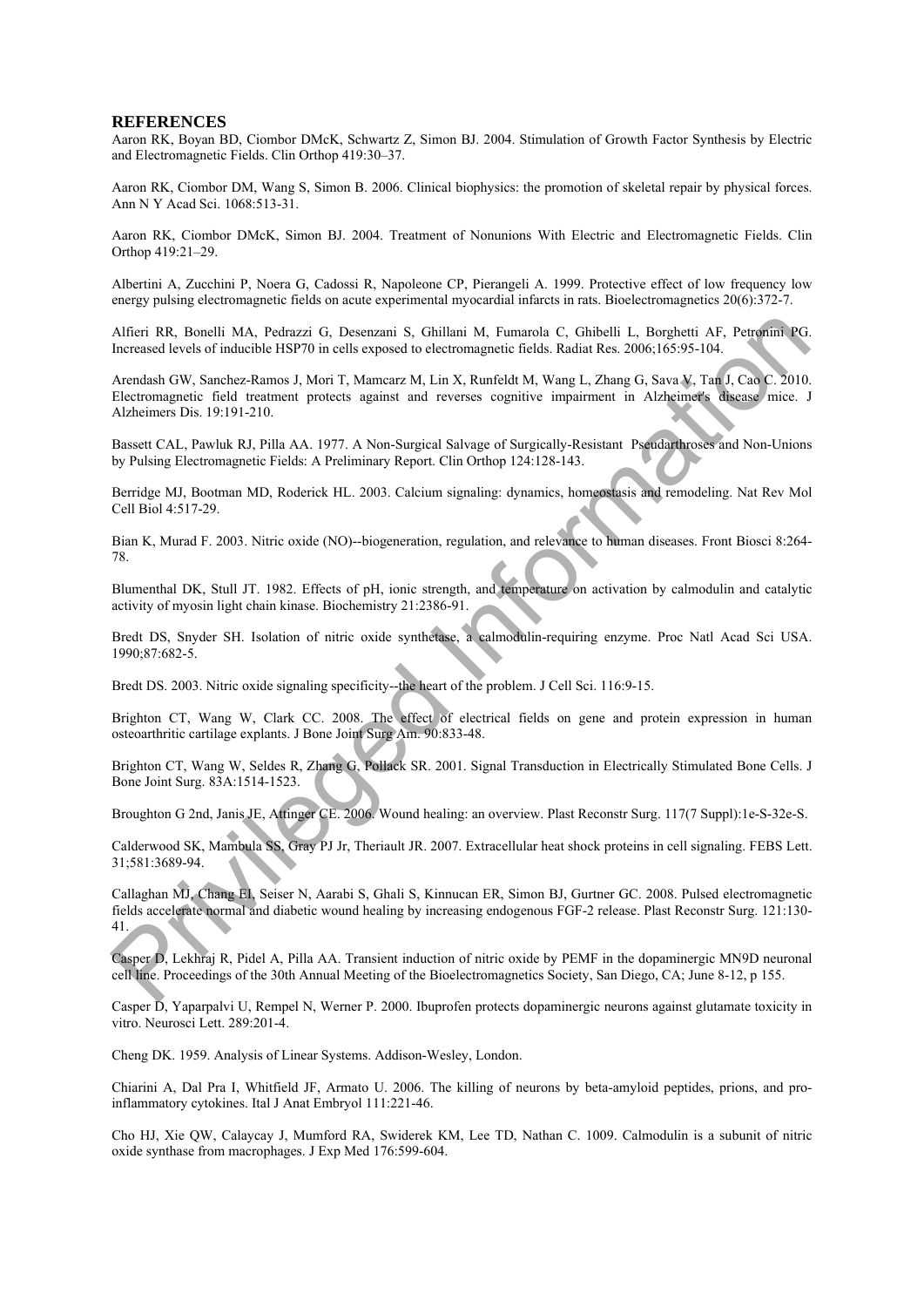Colomer J, Means AR. 2007. Physiological roles of the Ca2+/CaM-dependent protein kinase cascade in health and disease. Subcell Biochem 45:169-214.

Colomer J, Schmitt AA, Toone EJ, Means AR. 2010. Identification and Inhibitory Properties of a Novel Ca(2+)/Calmodulin Antagonist. Biochemistry. 2010 Apr 22. [Epub ahead of print].

Cooke JP. NO and angiogenesis. 2003. Atheroscler Suppl 4:53-60. Daff S. 2003. Calmodulin-dependent regulation of mammalian nitric oxide synthase. Biochem Soc Trans 31(Pt 3):502-5.

DeFelice LJ. 1981. Introduction to Membrane Noise, Plenum, NY, pp 243-45.

Delle Monache S, Alessandro R, Iorio R, Gualtieri G, Colonna R. Extremely low frequency electromagnetic fields (ELF-EMFs) induce in vitro angiogenesis process in human endothelial cells. Bioelectromagnetics. 2008;29:640-8

DiCarlo AL, Farrell JM, Litovitz TA. 1999. Myocardial protection conferred by electromagnetic fields. Circ 99:813–816.

Duda DG, Fukumura D, Jain RK. 2004. Role of eNOS in neovascularization: NO for endothelial progenitor cells. Trends Mol Med 10:143-5.

Edmonds DT. 1993. Larmor Precession as a mechanism for the detection of static and alternating magnetic fields. Bioelectrochem Bioenergetics 30:3-12.

Engstrom S, Markov MS, McLean MJ, Holcomb RR, Markov JM. 2002. Effects of non-uniform static magnetic fields on the rate of myosin phosphorylation. Bioelectromagnetics 23:475-479.

Fitzsimmons RJ, Gordon SL, Kronberg J, Ganey T, Pilla AA. 2008. A pulsing electric field (PEF) increases human chondrocyte proliferation through a transduction pathway involving nitric oxide signaling. J Orthop Res 26:854-9.

Foley-Nolan D, Barry C, Coughlan RJ, O'Connor P, Roden D. 1990. Pulsed high frequency (27MHz) electromagnetic therapy for persistent neck pain: a double blind placebo-controlled study of 20 patients. Orthopedics 13:445-451.

Foley-Nolan D, Moore K, Codd M, et al. 1992. Low energy high frequency pulsed electromagnetic therapy for acute whiplash injuries: a double blind randomized controlled study. Scan J Rehab Med 24:51-59.

Frykberg R, Tierney E, Tallis A, Klotzbach T. 2009. Cell proliferation induction: healing chronic wounds through lowenergy pulsed radiofrequency. Int J Low Extrem Wounds. 8:45-51.

Fukumura D, Gohongi T, Kadambi A, Izumi Y, Ang J, Yun CO, Buerk DG, Huang PL, Jain RK. 2001. Predominant role of endothelial nitric oxide synthase in vascular endothelial growth factor-induced angiogenesis and vascular permeability. Proc Natl Acad Sci USA 98:2604-9. ENEY) midses in "Anxious of Action in the Communication (and the Communication in the Control of the Control of the Control of the Control of the Control of the Control of the Control of the Control of the Control of the

George I, Geddis MS, Lill Z, Lin H, Gomez T, Blank M, Oz MC, Goodman R. 2008. Myocardial function improved by electromagnetic field induction of stress protein hsp70. J Cell Physiol 216: 816–823.

Gómez-Ochoa I, Gómez-Ochoa P, Gómez-Casal F, Cativiela E, Larrad-Mur L. 2010. Pulsed electromagnetic fields decrease proinflammatory cytokine secretion (IL-1beta and TNF-alpha) on human fibroblast-like cell culture. Rheumatol Int. Apr 7. [Epub ahead of print]

Goudarzi I, Hajizadeh S, Salmani ME, Abrari K. 2010. Pulsed electromagnetic fields accelerate wound healing in the skin of diabetic rats. Bioelectromagnetics. 2010 May;31(4):318-23.

Grant G, Cadossi R, Steinberg G. 1994. Protection against focal cerebral ischemia following exposure to a pulsed electromagnetic field. Biolectromagnetics 15:205–216.

Hedén P, Pilla AA. 2008. Effects of pulsed electromagnetic fields on postoperative pain: a double-blind randomized pilot study in breast augmentation patients. Aesthetic Plast Surg 32:660-6.

Ignarro LJ, Fukuto JM, Griscavage JM, Rogers NE, Byrns RE. 1993. Oxidation of nitric oxide in aqueous solution to nitrite but not nitrate: comparison with enzymatically formed nitric oxide from L-arginine. Proc Natl Acad Sci USA 90:8103-7.

Kim SS, Shin HJ, Eom DW, Huh JR, Woo Y, Kim H, Ryu SH, Suh PG, Kim MJ, Kim JY, Koo TW, Cho YH, Chung SM. 2002. Enhanced expression of neuronal nitric oxide synthase and phospholipase C-gamma1 in regenerating murine neuronal cells by pulsed electromagnetic field. Exp Mol Med 34:53-9.

Kim YM, de Vera ME, Watkins SC, Billiar TR. 1997. Nitric oxide protects cultured rat hepatocytes from tumor necrosis factor-alpha-induced apoptosis by inducing heat shock protein 70 expression. J Biol Chem 272:1402-11.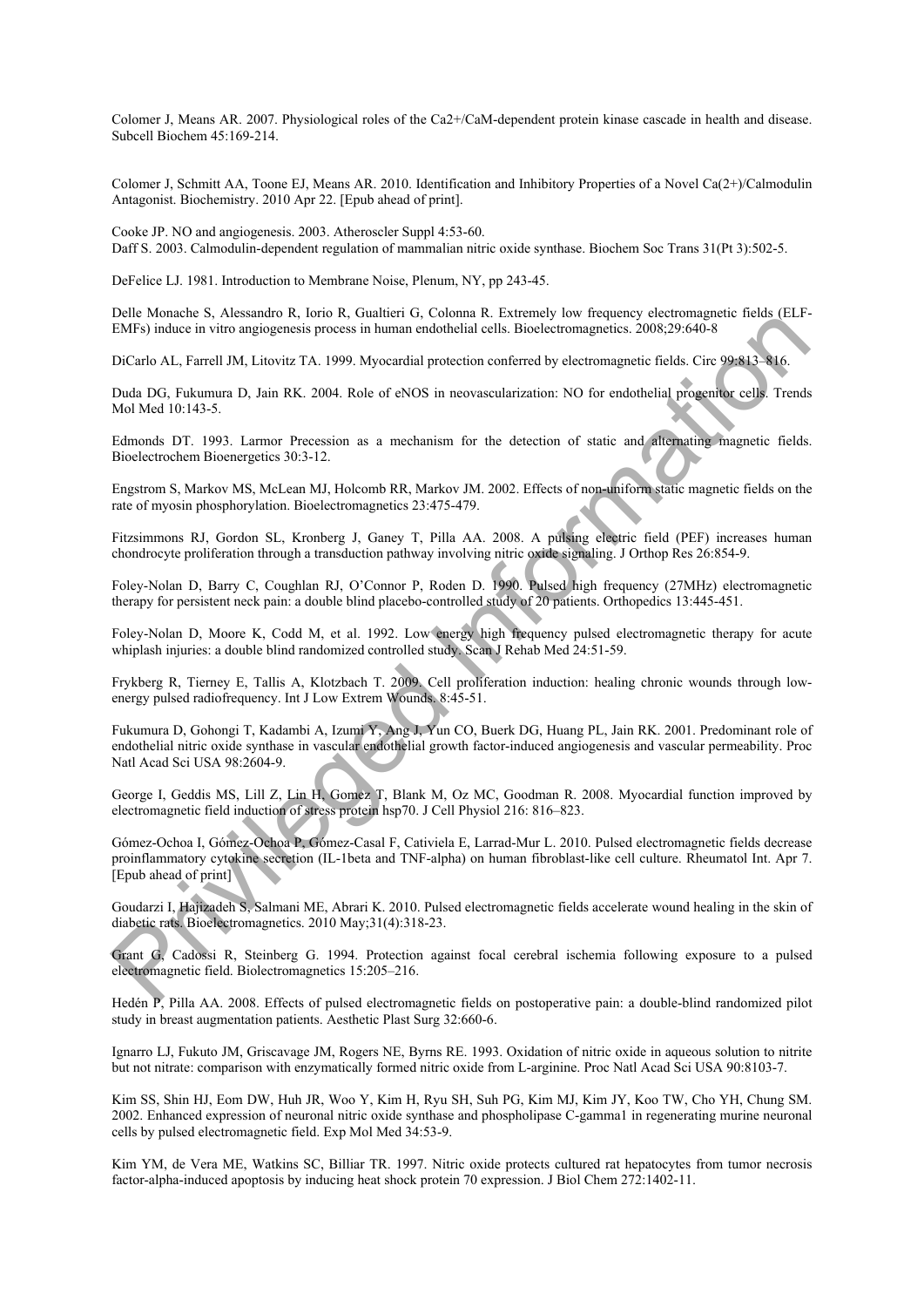Kloth LC, Berman JE, Sutton CH, Jeutter DC, Pilla AA, Epner ME. 1999. Effect of Pulsed Radio Frequency Stimulation on Wound Healing: A Double-Blind Pilot Clinical Study, in "Electricity and Magnetism in Biology and Medicine", Bersani F, ed, Plenum, New York pp. 875-878.

Knowles RG, Moncada S. 1994. Nitric oxide synthases in mammals. Biochem J 298:249-58.

LaPointe MC, Isenović E. 1999. Interleukin-1beta regulation of inducible nitric oxide synthase and cyclooxygenase-2 involves the p42/44 and p38 MAPK signaling pathways in cardiac myocytes. Hypertension 33:276-82.

Lee RH, Efron D, Tantry U, Barbul A. 2001. Nitric oxide in the healing wound: a time-course study. J Surg Res. 101:104-8.

Li JK, Lin JC, Liu HC, Chang WH. 2007. Cytokine release from osteoblasts in response to different intensities of pulsed electromagnetic field stimulation. Electromagn Biol Med 26:153-65.

Li WJ, Zhao ZJ, Liu B, Zhang DX, Li F, Wang HC, Guo WY, Jia GL, Kitakaze M, Hori M. 2008. Nitric oxide induces heat shock protein 72 production and delayed protection against myocardial ischemia in rabbits via activating protein kinase C. Chin Med J (Engl) 121:1109-13.

Liboff AR Cherng S, Jenrow KA, Bull A. 2003. Calmodulin-dependent cyclic nucleotide phosphodiesterase activity is altered by 20 mT magnetostatic fields. Bioelectromagnetics 24:32-38. Madhusoodanan KS, Murad F. 2007. NO-cGMP signaling and regenerative medicine involving stem cells. Neurochem Res 32:681-94. ection and the material and the material and the set of the set of the set of the material and the set of the set of the set of the set of the Myndicus and the set of the Myndicus and delayed protection against myocaulal i

Malinski T, Taha Z, Grunfeld S, Patton S, Kapturczak M, Tomboulian P. 1993. Diffusion of nitric oxide in the aorta wall monitored in situ by porphyrinic microsensors. Biochem Biophys Res Commun 193:1076-82.

Mammi GI, Rocchi R, Cadossi R, Massari L, Traina GC. 1993. The electrical stimulation of tibial osteotomies. Double-blind study. Clin Orthop Relat Res 288:246-53.

Manucha W, Vallés PG. 2008. Cytoprotective role of nitric oxide associated with Hsp70 expression in neonatal obstructive nephropathy. Nitric Oxide 204-15.

Marchionni I, Paffi A, Pellegrino M, Liberti M, Apollonio F, Abeti R, Fontana F, D'Inzeo G, Mazzanti M. 2006. Comparison between low-level 50 Hz and 900 MHz electromagnetic stimulation on single channel ionic currents and on firing frequency in dorsal root ganglion isolated neurons. Biochim Biophys Acta 1758:597-605.

Markov MS, Muehsam DJ, Pilla AA. Modulation of Cell-Free Myosin Phosphorylation with Pulsed Radio Frequency Electromagnetic Fields, In: Allen MJ, Cleary SF, Sowers AE, (eds): Charge and Field Effects in Biosystems 4. NJ: World Scientific, pp 274-88.

Markov MS, Pilla AA. 1997. Weak Static Magnetic Field Modulation of Myosin Phosphorylation in a Cell-Free Preparation: Calcium Dependence, Bioelectrochem Bioenergetics 43:235-240.

Markov MS, Wang S, Pilla AA. 1993. Effects of weak low frequency sinusoidal and DC magnetic fields on myosin phosphorylation in a cell-free preparation. Bioelectrochem Bioenergetics 30:119-125.

Mayrovitz HN, Larsen PB. 1992. Effects of Pulsed Magnetic Fields on Skin Microvascular Blood Perfusion. Wounds: A Compendium of Clinical Research and Practice 4:192-202.

Mayrovitz HN, Larsen PB. 1995. A Preliminary Study to Evaluate the Effect of Pulsed Radio Frequency Field Treatment on Lower Extremity Peri-Ulcer Skin Microcirculation of Diabetic Patients. Wounds: A Compendium of Clinical Research and Practice 7:90-93.

Mayrovitz HN, Macdonald J, Sims N. 2002. Effects of pulsed radio frequency diathermy on postmastectomy arm lymphedema and skin blood flow: A pilot investigation. Lymphology 35(suppl):353-356.

McCreary CR, Dixon SJ, Fraher LJ, Carson JJ, Prato FS. 2006. Real-time measurement of cytosolic free calcium concentration in Jurkat cells during ELF magnetic field exposure and evaluation of the role of cell cycle. Bioelectromagnetics 27:354-64.

McGeer PL, McGeer EG. 2004. Inflammation and the degenerative diseases of aging. Ann N Y Acad Sci. 1035:104-16.

Moilanen E, Vapaatalo H. 1995. Nitric oxide in inflammation and immune response. Ann Med 27:359-67.

Muehsam DJ, Pilla AA. 1996. Lorentz Approach to Static Magnetic Field Effects on Bound Ion Dynamics and Binding Kinetics: Thermal Noise Considerations. Bioelectromagnetics 17:89-99.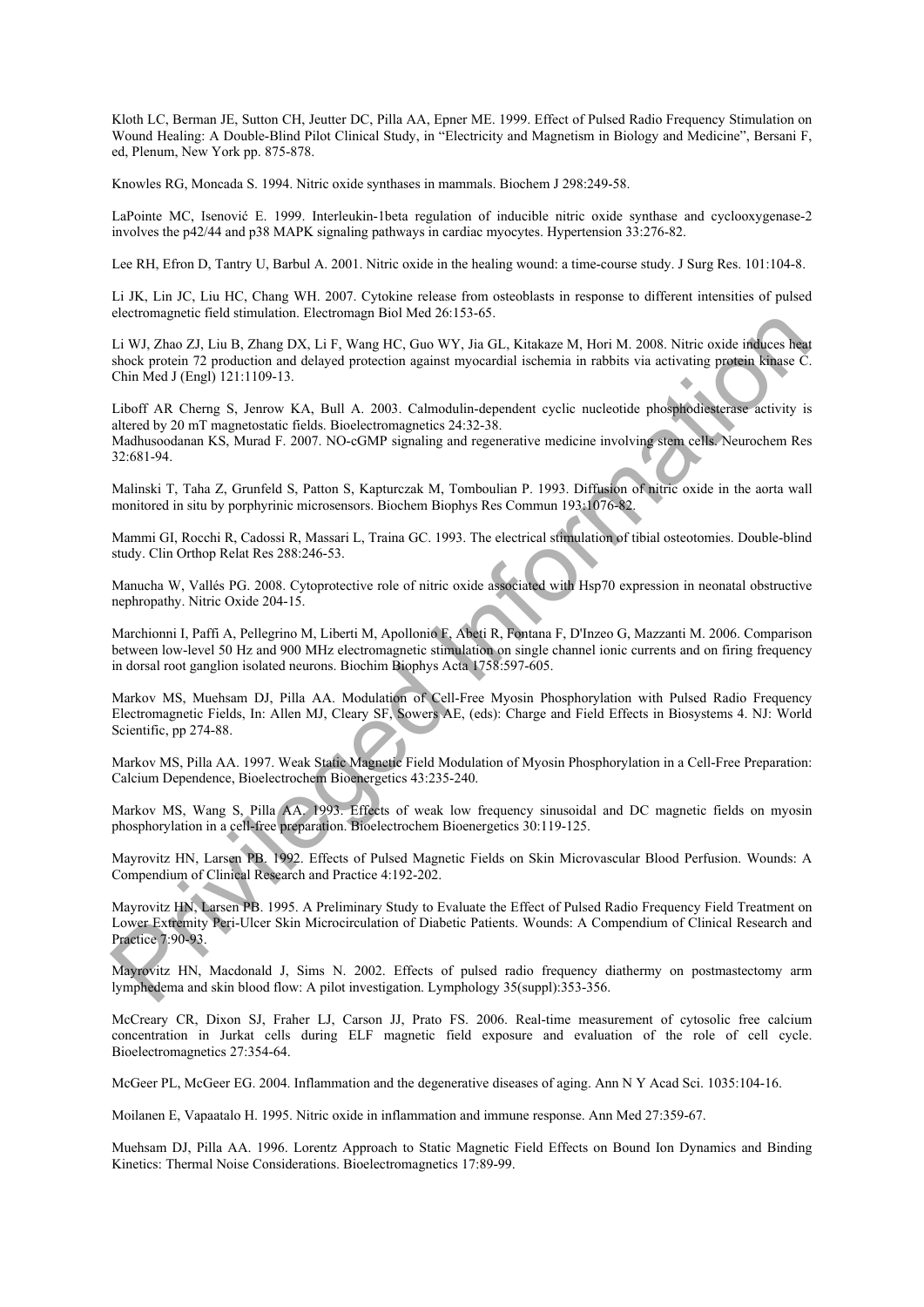Muehsam DJ, Pilla AA. 2009. A Lorentz model for weak magnetic field bioeffects: part I--thermal noise is an essential component of AC/DC effects on bound ion trajectory. Bioelectromagnetics 30:462-75.

Muehsam DJ, Pilla AA. 2009. A Lorentz model for weak magnetic field bioeffects: part II--secondary transduction mechanisms and measures of reactivity. Bioelectromagnetics 30:476-88.

Naldini A, Carraro F. 2005. Role of inflammatory mediators in angiogenesis. Curr Drug Targets Inflamm Allergy 4:3-8.

Nelson FR, Brighton CT, Ryaby J, Simon BJ, Nielson JH, Lorich DG, Bolander M, Seelig J. 2003. Use of physical forces in bone healing. J Am Acad Orthop Surg. 344-54.

Nelson FR, Zvirbulis R, Pilla AA. 2010. The use of a specific pulsed electromagnetic field (PEMF) in treating early knee osteoarthritis. Tsactions, 56th Annual Orthopaedic Research Society Meeting, New Orleans, LA pp 1034.

Palmi M, Meini A. 2002. Role of the nitric oxide/cyclic  $GMP/Ca^{2+}$  signaling pathway in the pyrogenic effect of interleukin-1beta. Mol Neurobiol 25:133-47.

Patruno A, Amerio P, Pesce M, Vianale G, Di Luzio S, Tulli A, Franceschelli S, Grilli A, Muraro R, Reale M. 2010. Extremely low frequency electromagnetic fields modulate expression of inducible nitric oxide synthase, endothelial nitric oxide synthase and cyclooxygenase-2 in the human keratinocyte cell line HaCat: potential therapeutic effects in wound healing. Br J Dermatol. 162:258-66. use annuarity states. Notice of the train contents to search steaded in the principal state. Not Neurobi 25:133.47.<br>
Primi M, Meini A. 2002. Role of the nuite coalectors GeW/Ca<sup>2</sup> signaling pathway in the pyroperior effect

Pennington GM, Danley DL, Sumko MH, et al. 1993. Pulsed, non-thermal, high frequency electromagnetic energy (Diapulse) in the treatment of grade I and grade II ankle sprains. Military Med 158:101-104.

Pilla AA, Martin DE, Schuett AM, et al. 1996. Effect of pulsed radiofrequency therapy on edema from grades I and II ankle sprains: a placebo controlled, randomized, multi-site, double-blind clinical study. J Athl Train S31:53.

Pilla AA, Muehsam DJ, Markov MS, Sisken BF. 1999. EMF signals and ion/ligand binding kinetics: prediction of bioeffective waveform parameters. Bioelectrochem Bioenerg. 48:27-34.

Pilla AA, Muehsam DJ, Markov MS. 1997. A Dynamical Systems/Larmor Precession Model for Weak Magnetic Field Bioeffects: Ion-Binding and Orientation of Bound Water Molecules, Bioelectrochem Bioenergetics 43:239-249.

Pilla AA, Muehsam DJ. 2010 Non-thermal bioeffects from radio frequency signals: evidence from basic and clinical studies, and a proposed mechanism. Proceedings, 32nd Annual Meeting, Bioelectromagnetics Society, Frederick, MD, June 2010.

Pilla AA, Nasser PR, Kaufman JJ. 1994. Gap junction impedance, tissue dielectrics and thermal noise limits for electromagnetic field bioeffects. Bioelectrochem Bioenergetics.35:63-69.

Pilla AA. 1970. A transient impedance technique for the study of electrode kinetics. J Electrochem Soc 117:467-477.

Pilla AA. 1972. Electrochemical information and energy transfer in vivo. Proc. 7th IECEC, Washington, D.C., American Chemical Society 761-64.

Pilla AA. 1974. Electrochemical Information Transfer at Living Cell Membranes. Ann NY Acad Sci 238:149-170.

Pilla AA. 1974. Mechanisms of Electrochemical Phenomena in Tissue Growth and Repair. Bioelectrochem Bioenergetics 1:227-243.

Pilla AA. 1976. On the Possibility of an Electrochemical Trigger for Biological Growth and Repair Processes. Bioelectrochem Bioenergetics 3:370-373.

Pilla AA. 2006. Mechanisms and therapeutic applications of time varying and static magnetic fields. In: Barnes F and Greenebaum B (eds): Biological and Medical Aspects of Electromagnetic Fields. Boca Raton FL: CRC Press, pp 351-411.

Pilla AA. 2007. A weak PEMF signal is the first messenger for tissue growth and repair. In Proceedings of the 29th Annual Meeting of the Bioelectromagnetics Society; Kanazawa, Japan; June 10-15, 2007, p. 468.

Platano D, Mesirca P, Paffi A, Pellegrino M, Liberti M, Apollonio F, Bersani F, Aicardi G. 2007. Acute exposure to lowlevel CW and GSM-modulated 900 MHz radiofrequency does not affect  $Ba^{2+}$  currents through voltage-gated calcium channels in rat cortical neurons. Bioelectromagnetics 28:599-607.

Porreca EG, Giordano-Jablon GM. 2008. Treatment of Severe (Stage III and IV) Chronic Pressure Ulcers Using Pulsed Radio Frequency Energy in a Quadriplegic Patient. Eplasty. 8:e49.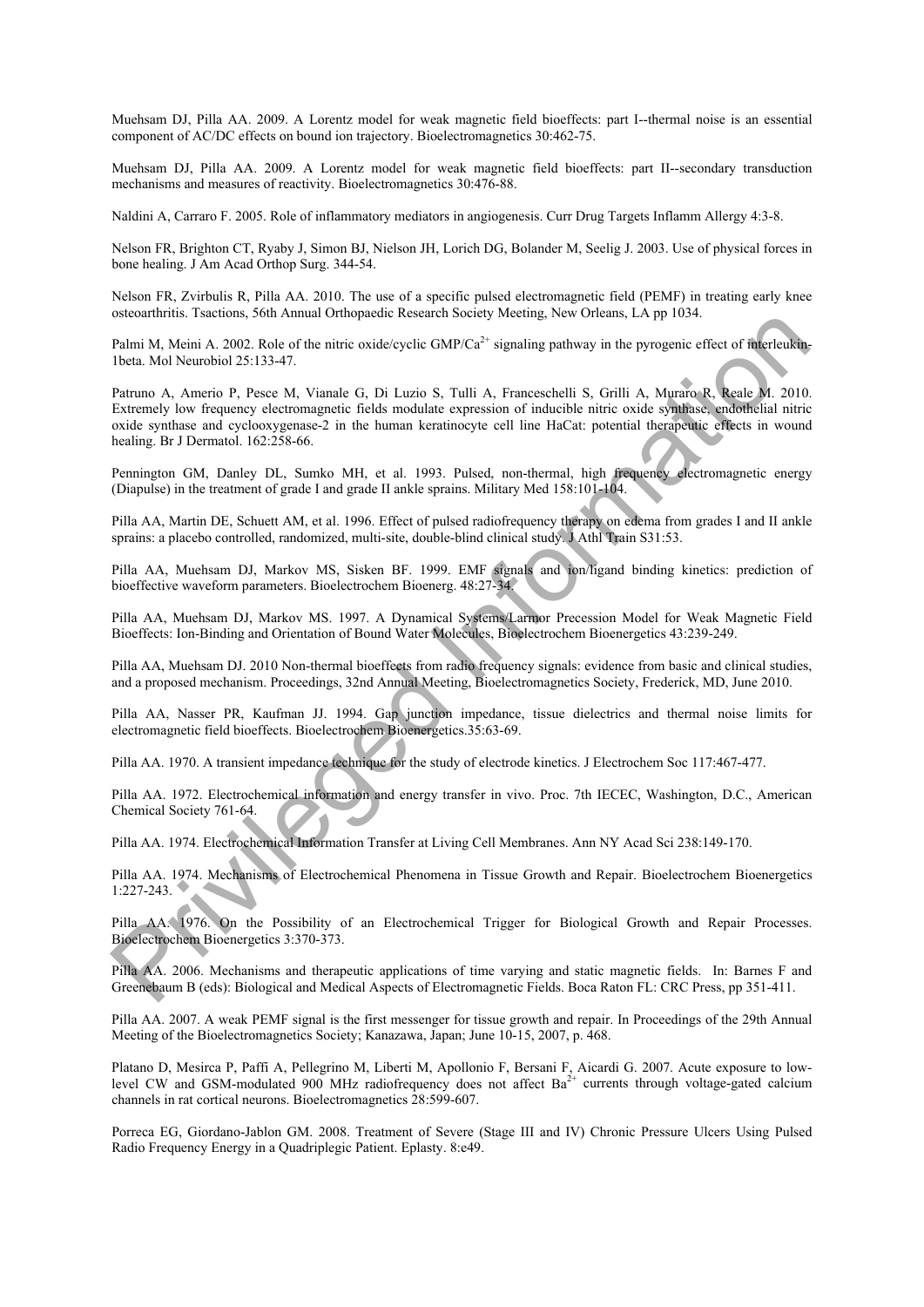Reale M, De Lutiis MA, Patruno A, et al. 2006. Modulation of MCP-1 and iNOS by 50-Hz sinusoidal electromagnetic field. Nitric Oxide 15:50-7.

Ren K, Torres R. 2009. Role of interleukin-1beta during pain and inflammation. Brain Res Rev 60:57-64.

Robertson JA, Thomas AW, Bureau Y, Prato FS. 2007. The influence of extremely low frequency magnetic fields on cytoprotection and repair. Bioelectromagnetics 28:16-30.

Rohde C, Chiang A, Adipoju O, Casper D, Pilla AA. 2009. Effects of Pulsed Electromagnetic Fields on IL-1β and Post Operative Pain: A Double-Blind, Placebo-Controlled Pilot Study in Breast Reduction Patients. Plast Reconstr Surg Nov 17. [Epub ahead of print].

Roland D, Ferder MS, Kothuru R, Faierman T, Strauch B. 2000. Effects of pulsed magnetic energy on a microsurgically transferred vessel. Plast Reconstr Surg 105:1371-1374.

Ronchi R, Marano L, Braidotti P, Bianciardi P, Calamia M,Fiorentini C, Samaja M. 2004. Effects of broad band electromagnetic fields on HSP70 expression and ischemia-reperfusion in rat hearts. Life Sci 75:1925–1936.

Salzberg CA, Cooper SA, Perez P, Viehbeck MG, Byrne DW. 1995. The effects of non-thermal pulsed electromagnetic energy on wound healing of pressure ulcers in spinal cord-injured patients: a randomized, double-blind study. Ostomy Wound Management. 41:42-51.

Schmidt HH, Pollock JS, Nakane M, Gorsky LD, Förstermann U, Murad F. 1991. Purification of a soluble isoform of guanylyl cyclase-activating-factor synthase. Proc Natl Acad Sci USA 88:365-9.

Seegers JC, Engelbrecht CA, van Papendorp DH. 2001. Activation of signal-transduction mechanisms may underlie the therapeutic effects of an applied electric field. Med Hypotheses 57:224-30.

Siddappa R, Doorn J, Liu J, Langerwerf E, Arends R, van Blitterswijk C, de Boer J. 2009. Timing, rather than the concentration of cyclic AMP, correlates to osteogenic differentiation of human mesenchymal stem cells. J Tissue Eng Regen Med Dec 23. [Epub ahead of print] noun is priorite. Then Roceaus Star (16.1371-1374,<br>mathematic space Then Roceaus Star (16.1371-1374,<br>mathematical vessel. Then Roceaus Star (16.1371-1374,<br>electromagnetic fields on HSP70 expression and isolennia-reperfecti

Steensberg A, Keller C, Hillig T, Frøsig C, Wojtaszewski JF, Pedersen BK, Pilegaard H, Sander M. 2007. Nitric oxide production is a proximal signaling event controlling exercise-induced mRNA expression in human skeletal muscle. FASEB J 21:2683-94.

Strauch B, Herman C, Dabb R, Ignarro LJ, Pilla AA. 2009. Evidence-based use of pulsed electromagnetic field therapy in clinical plastic surgery. Aesthet Surg J. 29:135-43.

Strauch B, Patel MK, Rosen D, Casper D, Pilla AA. 2006. Pulsed magnetic fields increase angiogenesis in a rat myocardial ischemia model. Proceedings, 28th Annual Meeting, Bioelectromagnetics Society, Frederick, MD, June 2006.

Strauch B, Patel MK, Navarro A, Berdischevsky M, Pilla AA. 2007. Pulsed magnetic fields accelerate wound repair in a cutaneous wound model in the rat. Plast Reconstr Surg. 120:425–430.

Strauch B, Patel MK, Rosen DJ, Mahadevia S, Brindzei N, Pilla AA. 2006a. Pulsed magnetic field therapy increases tensile strength in a rat Achilles' tendon repair model. J Hand Surg. 31:1131–1135.

Tepper OM, Callaghan MJ, Chang EI, et al. 2004. Electromagnetic fields increase in vitro and in vivo angiogenesis through endothelial release of FGF-2. FASEB J 18:1231-3.

Tepper OM, Callaghan MJ, Chang EI, Galiano RD, Bhatt KA, Baharestani S, Gan J, Simon B, Hopper RA, Levine JP, Gurtner GC. 2004. Electromagnetic fields increase in vitro and in vivo angiogenesis through endothelial release of FGF-2. FASEB J 18:1231-1233.

Torres, L. Dunlop D, Peterfy C, Guermazi A, Prasad P, Hayes K, Song J, Cahue S, Chang A, Marshall M. 2006. The relationship between specific tissue lesions and pain severity in persons with knee osteoarthritis. OsteoArthritis and Cartilage 14:1033-1040.

Tsoukias NM. 2008. Nitric oxide bioavailability in the microcirculation: insights from mathematical models. Microcirculation. 15:813-34.

Vianale G, Reale M, Amerio P, Stefanachi M, Di Luzio S, Muraro R. 2008. Extremely low frequency electromagnetic field enhances human keratinocyte cell growth and decreases proinflammatory chemokine production. Br J Dermatol 158:1189- 96.